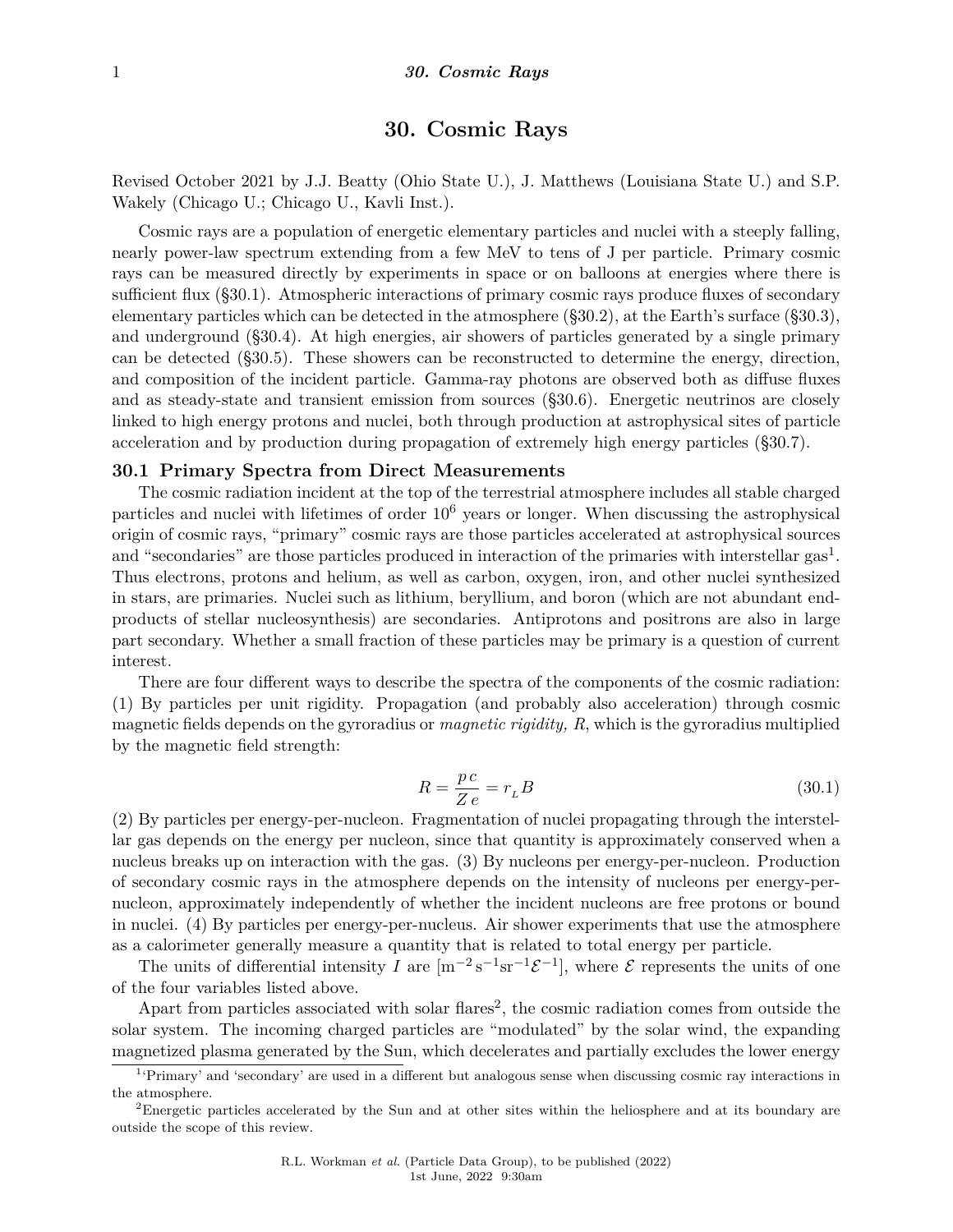

**Figure 30.1:** Fluxes of nuclei of the primary cosmic radiation in particles per energy-per-nucleus are plotted vs energy-per-nucleus using data from Refs. [\[1–](#page-18-0)[15\]](#page-19-0) The inset shows the H/He ratio as a function of rigidity [\[1,](#page-18-0) [3\]](#page-18-1).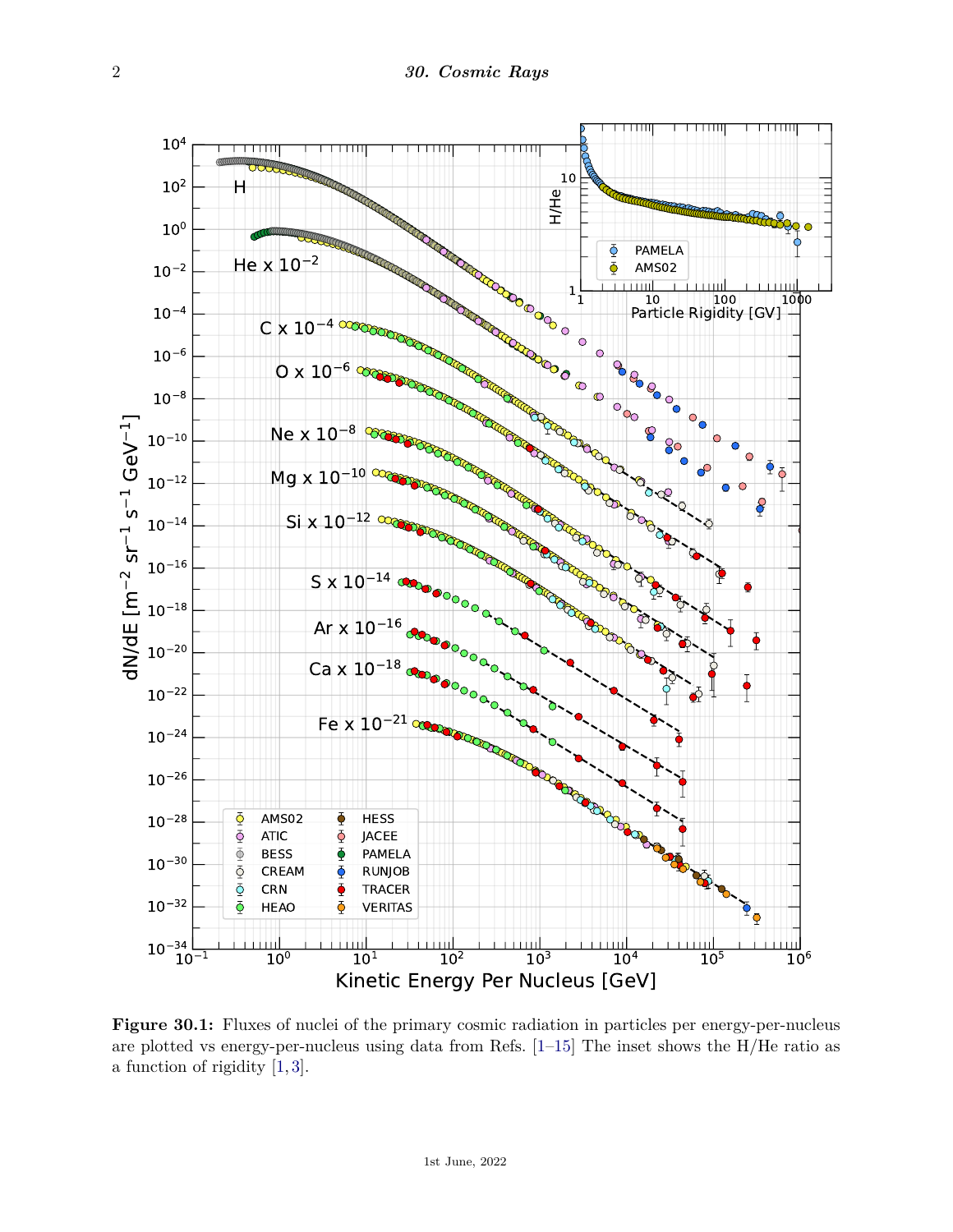Galactic cosmic rays from the inner solar system. There is a significant anti-correlation between solar activity (which has an alternating eleven-year cycle) and the intensity of the cosmic rays with rigidities below about 10 GV. In addition, the lower-energy cosmic rays are affected by the geomagnetic field, which they must penetrate to reach the top of the atmosphere. Thus the intensity of any component of the cosmic radiation in the GeV range depends both on the location and time.

The intensity of primary nucleons in the energy range from several GeV to somewhat beyond 100 TeV is given approximately by

$$
I_N(E) \approx 1.8 \times 10^4 \ (E/1 \text{ GeV})^{-\alpha} \frac{\text{nucleons}}{\text{m}^2 \text{ s sr GeV}},\tag{30.2}
$$

where *E* is the energy-per-nucleon (including rest mass energy),  $\alpha$  ( $\equiv \gamma + 1$ )  $\approx 2.7$  is the differential spectral index of the cosmic-ray flux, and  $\gamma$  is the integral spectral index. About 74% of the primary nucleons are free protons and about 70% of the rest are nucleons bound in helium nuclei. The fractions of the primary nuclei are nearly constant over this energy range. Fractions of both primary and secondary incident nuclei are listed in Table 30.1. Figure 30.1 shows the major nuclear components for kinetic energies greater than 0*.*22 GeV/nucleus. Figure 30.2 shows the relative abundances of low-energy  $(0.2 \text{ GeV/nucleon})$  cosmic rays compared to the present-day solar system. Secondary cosmic rays contribute to increased abundances of rare elements and a reduced even-odd effect. A useful compendium of experimental data for cosmic-ray nuclei and electrons is described in [\[16\]](#page-19-1).



**Figure 30.2:** Cosmic ray elemental abundances compared to abundances in present-day solar system material. Abundances are normalised to  $Si=10^3$ . Cosmic ray abundances are from AMS-02 (H,He) [\[3,](#page-18-1)[17\]](#page-19-2), ACE/CRIS (Li-Ni) [\[18,](#page-19-3)[19\]](#page-19-4), and TIGER/SuperTIGER (Cu-Zr) [\[20,](#page-19-5)[21\]](#page-19-6). Solar system abundances are from Table 6 of Ref. [\[22\]](#page-19-7).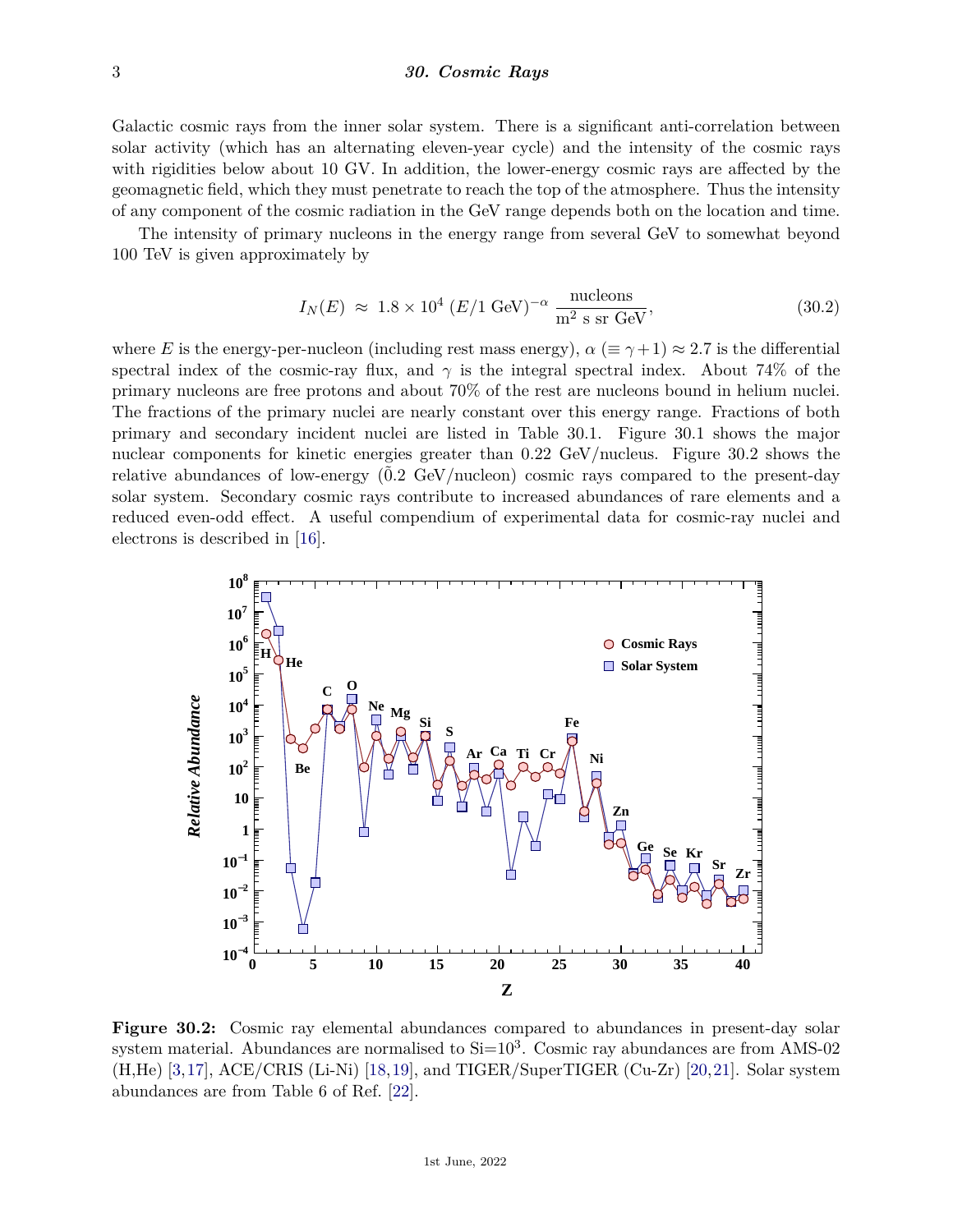**Table 30.1:** Relative abundances *F* of cosmic-ray nuclei at 10*.*6 GeV/nucleon normalized to oxygen ( $\equiv$  1) [\[9\]](#page-18-2). The oxygen flux at kinetic energy of 10.6 GeV/nucleon is  $3.29 \times 10^{-2}$  (m<sup>2</sup> s sr GeV/nucleon)<sup>-1</sup>. Abundances of hydrogen and helium are from Refs. [\[2–](#page-18-3)[4\]](#page-18-4). Note that one can not use these values to extend the cosmic-ray flux to high energy because the power law indices for each element may differ slightly.

| Z         | Element | $\boldsymbol{F}$ | Z         | Element | F    |
|-----------|---------|------------------|-----------|---------|------|
| 1         | H       | 550              | $13 - 14$ | Al-Si   | 0.19 |
| 2         | He      | 34               | $15 - 16$ | $P-S$   | 0.03 |
| $3 - 5$   | $Li-B$  | 0.40             | $17 - 18$ | $Cl-Ar$ | 0.01 |
| $6 - 8$   | $C$ -O  | 2.20             | $19 - 20$ | $K$ -Ca | 0.02 |
| $9 - 10$  | F-Ne    | 0.30             | $21 - 25$ | Sc-Mn   | 0.05 |
| $11 - 12$ | $Na-Mg$ | 0.22             | $26 - 28$ | Fe-Ni   | 0.12 |

The composition and energy spectra of nuclei are typically interpreted in the context of propagation models, in which the sources of the primary cosmic radiation are located within the Galaxy [\[23\]](#page-19-8). The ratio of secondary to primary nuclei is observed to decrease with increasing energy, a fact often interpreted to mean that the lifetime of cosmic rays in the Galaxy decreases with energy. Measurements of radioactive "clock" isotopes in the low energy cosmic radiation are consistent with a lifetime in the Galaxy of about 15 Myr [\[24\]](#page-19-9).



**Figure 30.3:** Differential spectrum of electrons plus positrons (except PAMELA data, which are electrons only) multiplied by  $E^3$  [\[25](#page-19-10)[–33\]](#page-19-11) The line shows the proton spectrum [\[34\]](#page-19-12) multiplied by 0.01.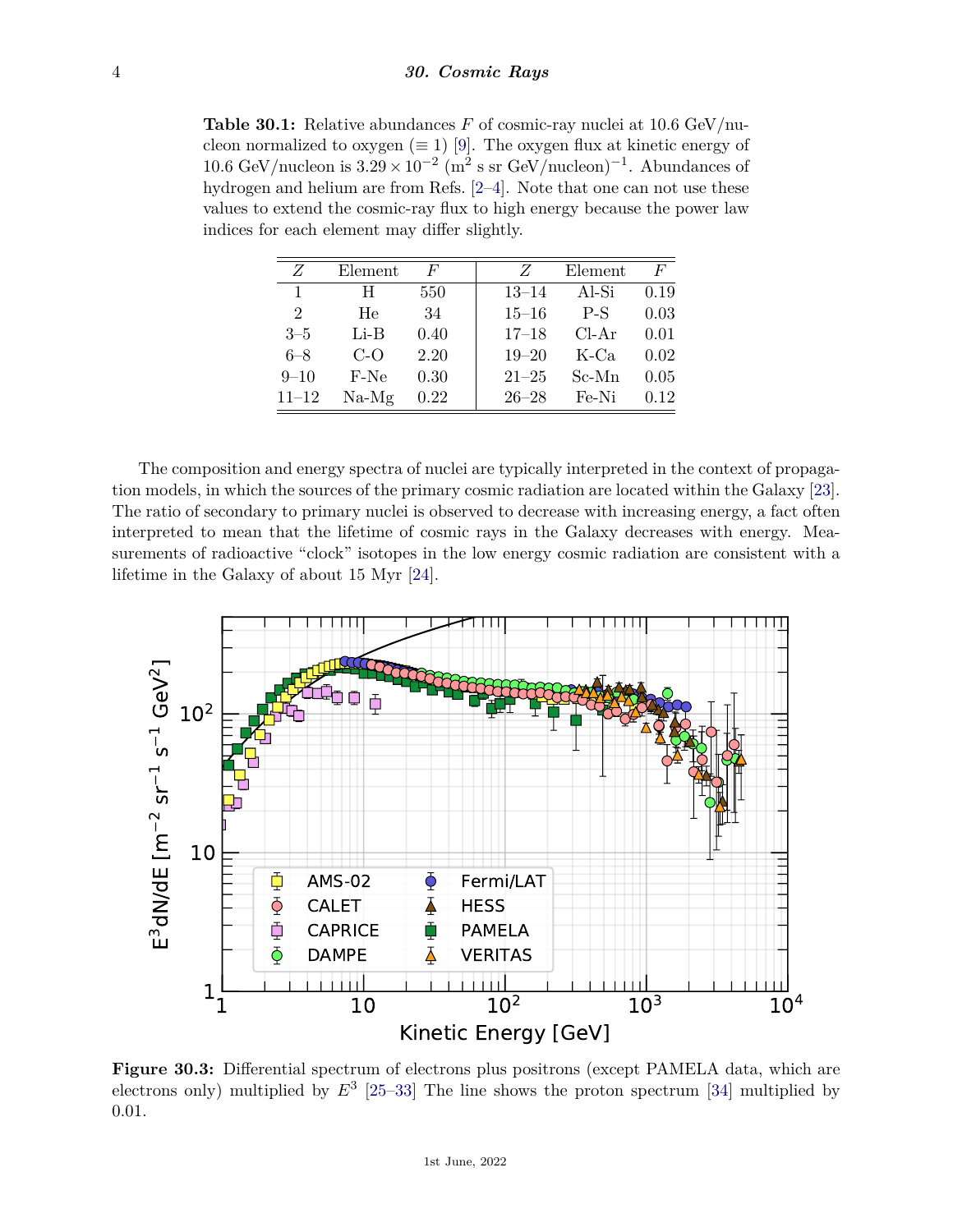#### 5 *30. Cosmic Rays*

Cosmic rays are nearly isotropic at most energies due to diffusive propagation in the Galactic magnetic field. Several collaboratiions [\[35–](#page-19-13)[39\]](#page-19-14) have observed anisotropy on various angular scales at the level of about  $10^{-3}$  for cosmic rays with energy of a few TeV, possibly due the direction of local Galactic magnetic fields, motion of the solar system in the Galaxy, and to the distribution of sources [\[40\]](#page-19-15).



**Figure 30.4:** The positron fraction (ratio of the flux of e<sup>+</sup> to the total flux of e<sup>+</sup> and e−) [\[27,](#page-19-16)[41–](#page-19-17)[43\]](#page-19-18). The heavy black line is a model of pure secondary production [\[44\]](#page-19-19) and the three thin lines show three representative attempts to model the positron excess with different phenomena: green: dark matter decay [\[45\]](#page-19-20); blue: propagation physics [\[46\]](#page-19-21); red: production in pulsars [\[47\]](#page-19-22). The ratio below 10 GeV is dependent on the intensity and polarity of the solar magnetic field.

The spectrum of electrons and positrons incident at the top of the atmosphere is generally expected to steepen by one power of *E* above an energy of 5 GeV because of radiative energy loss effects in the Galaxy. Most modern measurements of the combined electron+positron spectrum at high energy, which includes data from spectrometers, calorimeters, and ground-based air Cherenkov telescopes, reveal a relatively smooth spectrum to approximately 1 TeV, where evidence of a cutoff has been reported [\[29,](#page-19-23) [31,](#page-19-24) [33\]](#page-19-11).

The PAMELA [\[41,](#page-19-17) [42\]](#page-19-25) and AMS-02 [\[48,](#page-19-26) [49\]](#page-19-27) satellite experiments measured the positron to electron ratio to increase above 10 GeV instead of the expected decrease [\[44\]](#page-19-19) at higher energy, confirming earlier hints seen by the HEAT balloon-borne experiment [\[43\]](#page-19-18). The structure in the electron spectrum, as well as the increase in the positron fraction, may be related to contributions from individual nearby sources (supernova remnants or pulsars) emerging above a background suppressed at high energy by synchrotron losses [\[50\]](#page-19-28). Other explanations have invoked propagation effects [\[46\]](#page-19-21) or dark matter decay/annihilation processes (see, e.g., [\[45\]](#page-19-20)). The significant disagreement in the ratio below ∼10 GeV is attributable to differences in charge-sign dependent solar modulation effects present near Earth at the times of measurement.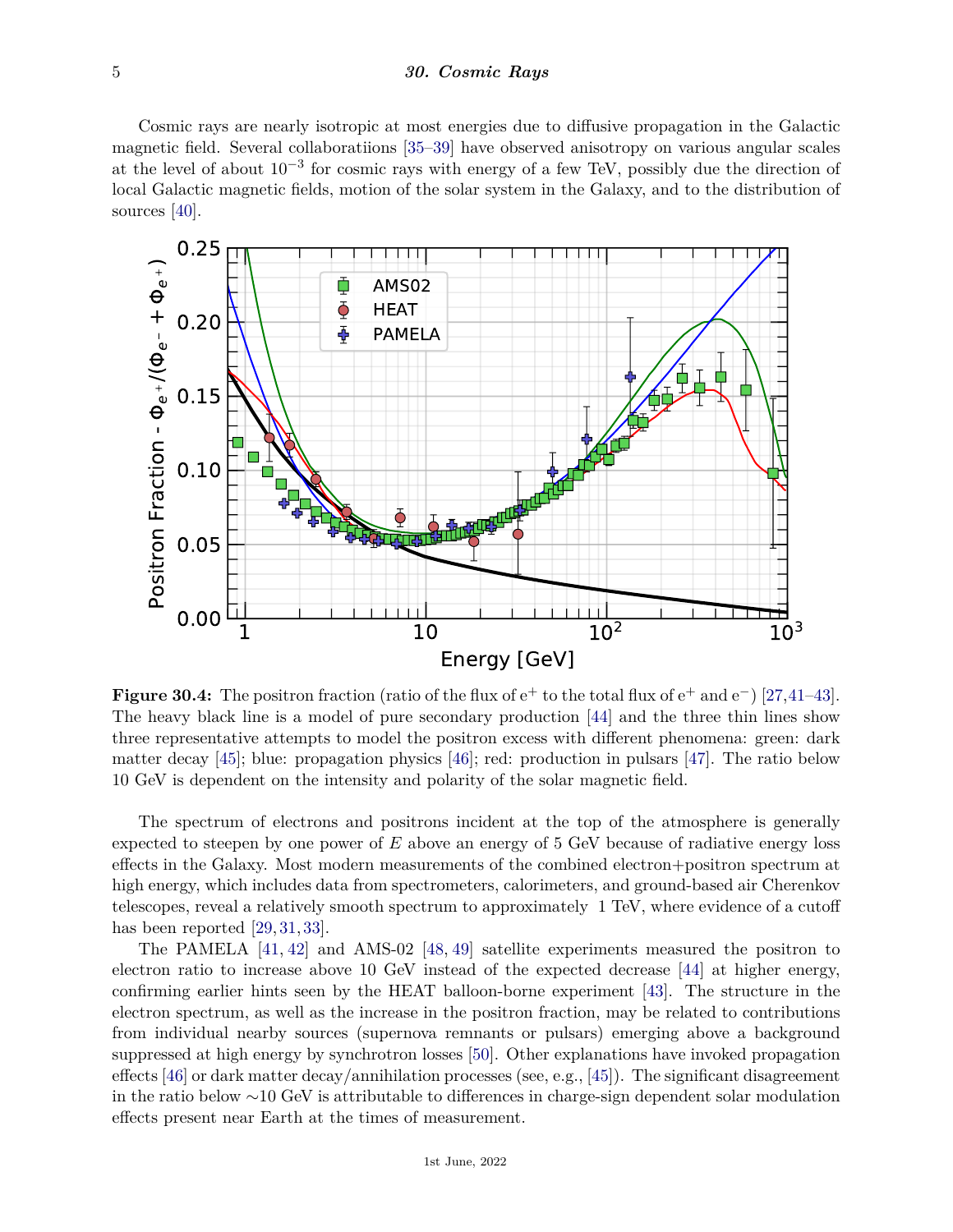The ratio of antiprotons to protons is  $\sim 2 \times 10^{-4}$  [\[51\]](#page-19-29) at around 10–20 GeV, and there is clear evidence [\[52\]](#page-20-0) for the kinematic suppression at lower energy that is the signature of secondary antiprotons. The  $\bar{p}/p$  ratio also shows a strong dependence on the phase and polarity of the solar cycle [\[53\]](#page-20-1) in the opposite sense to that of the positron fraction. There is at this time no evidence for a significant primary component of antiprotons. No antihelium or antideuteron has been found in the cosmic radiation. The best measured upper limit on the ratio antihelium/helium is currently approximately  $1 \times 10^{-7}$  [\[54\]](#page-20-2) The upper limit on the flux of antideuterons around 1 GeV/nucleon is approximately  $2 \times 10^{-4}$  (m<sup>2</sup> s sr GeV/nucleon)<sup>-1</sup> [\[55\]](#page-20-3).

A useful method for calculating the effect of solar modulation including time, charge-sign, and rigidity-dependent effects is given in Ref. [\[56\]](#page-20-4).

### **30.2 Cosmic Rays in the Atmosphere**

Figure 30.5 shows the vertical fluxes of the major cosmic-ray components in the atmosphere in the energy region where the particles are most numerous (except for electrons, which are most numerous near their critical energy, which is about 81 MeV in air). Except for protons and electrons near the top of the atmosphere, all particles are produced in interactions of the primary<sup>[3](#page-5-0)</sup> cosmic rays in the air. Muons and neutrinos are products of the decay chain of charged mesons, while electrons and photons originate in decays of neutral mesons.

Most measurements are made at ground level or near the top of the atmosphere, but there are also measurements of muons and electrons from airplanes and balloons. Fig. 30.5 shows mea-surements of negative muons [\[57–](#page-20-5)[62\]](#page-20-6). Since  $\mu^+(\mu^-)$  are produced in association with  $\nu_\mu(\overline{\nu}_\mu)$ , the measurement of muons near the maximum of the intensity curve for the parent pions serves to calibrate the atmospheric  $\nu_{\mu}(\overline{\nu}_{\mu})$  beam [\[63\]](#page-20-7). Because muons typically lose almost 2 GeV in passing through the atmosphere, the comparison near the production altitude is important for the sub-GeV range of  $\nu_\mu(\overline{\nu}_\mu)$  energies.

The flux of cosmic rays through the atmosphere is described by a set of coupled cascade equations with boundary conditions at the top of the atmosphere to match the primary spectrum. Numerical or Monte Carlo calculations are needed to account accurately for decay and energy-loss processes, and for the energy-dependences of the cross sections and of the primary spectral index *γ*. Approximate analytic solutions are, however, useful in limited regions of energy [\[64,](#page-20-8) [65\]](#page-20-9). For example, the vertical intensity of charged pions with energy  $E_{\pi} \ll \epsilon_{\pi} = 115$  GeV is

$$
I_{\pi}(E_{\pi}, X) \approx \frac{Z_{N\pi}}{\lambda_N} I_N(E_{\pi}, 0) e^{-X/\Lambda \frac{X E_{\pi}}{\epsilon_{\pi}}}
$$
(30.3)

where *Λ* is the characteristic length for exponential attenuation of the parent nucleon flux in the atmosphere. This expression has a maximum at  $X = A \approx 121 \pm 4$  g cm<sup>-2</sup> [\[66\]](#page-20-10), which corresponds to an altitude of 15 kilometers. The quantity  $Z_{N\pi}$  is the spectrum-weighted moment that characterizes the inclusive distribution of charged pions in interactions of a spectrum of nucleons with nuclei of the atmosphere. The intensity of low-energy pions is much less than that of nucleons because  $Z_{N\pi} \approx 0.079$  is small and because most pions with energy much less than the critical energy  $\epsilon_{\pi}$ decay rather than interact.

<span id="page-5-0"></span> $3$ When discussing cosmic rays in the atmosphere, 'primary' is used to denote the original particle and 'secondary' to denote the particles produced in interactions.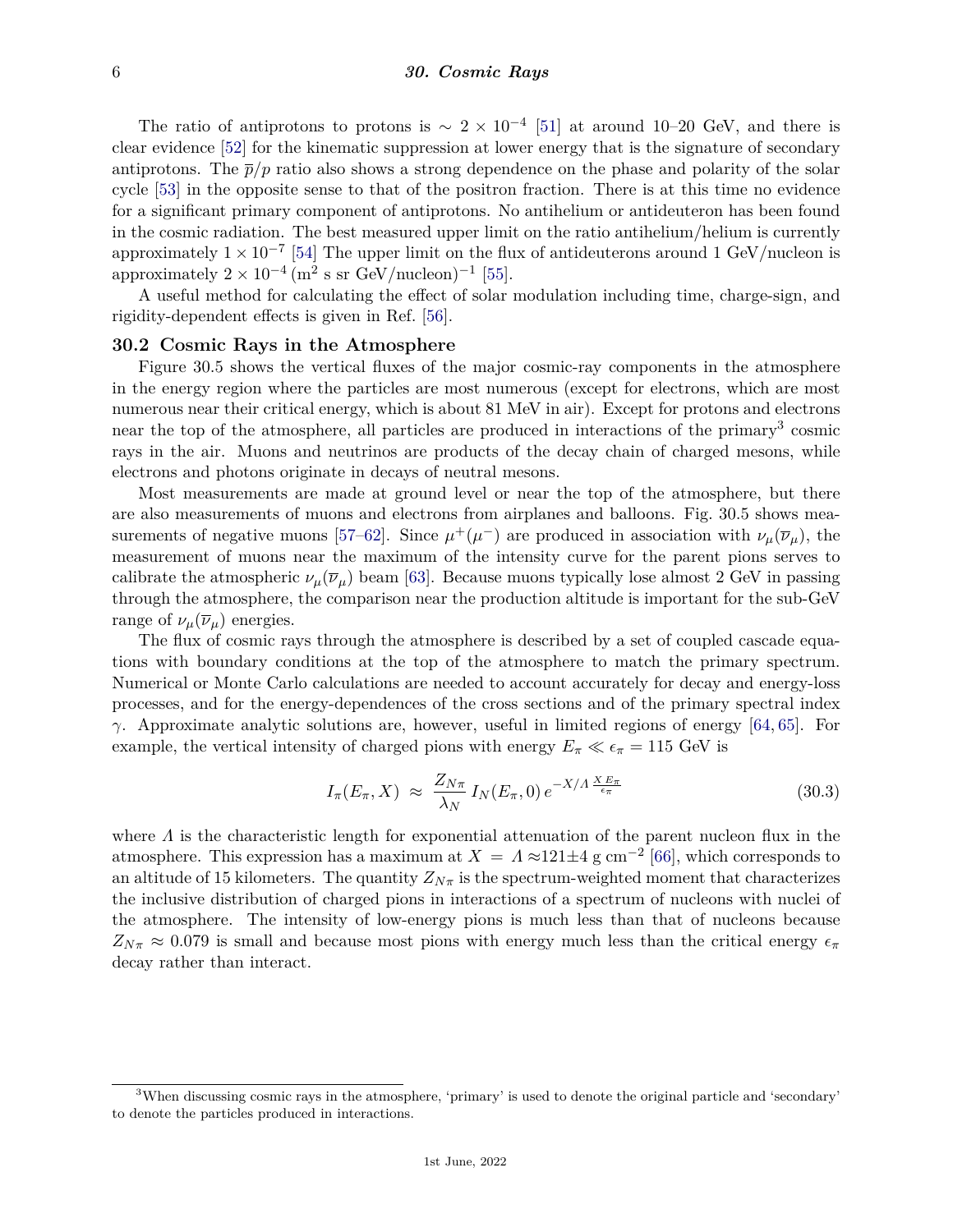

**Figure 30.5:** Vertical fluxes of cosmic rays in the atmosphere with *E >* 1 GeV estimated from the nucleon flux of Eq. (30.2). The experimental points show measurements of negative muons with  $E_{\mu} > 1$  GeV [\[57–](#page-20-5)[62\]](#page-20-6).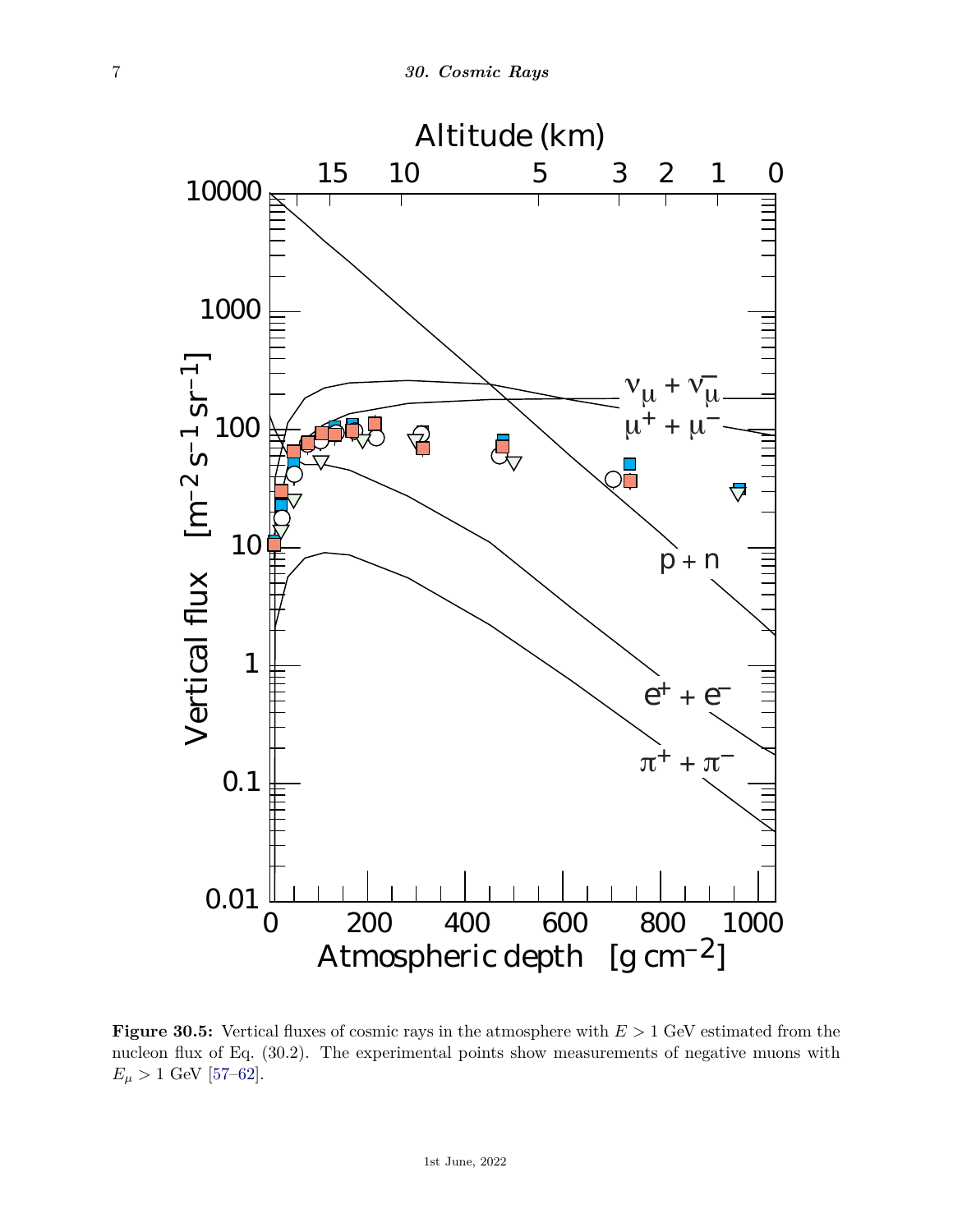### **30.3 Cosmic rays at the surface**

# **30.3.1** *Muons*

Muons are the most numerous charged particles at sea level (see Fig. 30.5). Most muons are produced high in the atmosphere (typically 15 km) and lose about 2 GeV to ionization before reaching the ground. Their energy and angular distribution reflect a convolution of the production spectrum, energy loss in the atmosphere, and decay. For example, 2*.*4 GeV muons have a decay length of 15 km, which is reduced to 8*.*7 km by energy loss. The mean energy of muons at the ground is  $\approx 4$  GeV. The energy spectrum is almost flat below 1 GeV, steepens gradually to reflect the primary spectrum in the 10–100 GeV range, and steepens further at higher energies because pions with  $E_{\pi} > \epsilon_{\pi}$  tend to interact in the atmosphere before they decay. Asymptotically  $(E_{\mu} \gg 1 \text{ TeV})$ , the energy spectrum of atmospheric muons is one power steeper than the primary spectrum. The integral intensity of vertical muons above 1 GeV/*c* at sea level is  $\approx 70 \text{ m}^{-2}\text{s}^{-1}\text{sr}^{-1}$  [\[67,](#page-20-11) [68\]](#page-20-12), with recent measurements [\[62,](#page-20-6) [69,](#page-20-13) [70\]](#page-20-14) favoring a lower normalization by 10-15%. Experimentalists are familiar with this number in the form  $I \approx 1 \text{ cm}^{-2} \text{ min}^{-1}$  for horizontal detectors. The overall angular distribution of muons at the ground as a function of zenith angle  $\theta$  is  $\propto \cos^2 \theta$ , which is characteristic of muons with  $E_\mu \sim 3$  GeV. At lower energy the angular distribution becomes increasingly steep, while at higher energy it flattens, approaching a sec  $\theta$  distribution for  $E_{\mu} \gg \epsilon_{\pi}$ and  $\theta$  < 70°.

Figure 30.6 shows the muon energy spectrum at sea level for two angles. At large angles low energy muons decay before reaching the surface and high energy pions decay before they interact, thus the average muon energy increases. An approximate extrapolation formula valid when muon decay is negligible  $(E_\mu > 100/\cos\theta$  GeV) and the curvature of the Earth can be neglected  $(\theta < 70^\circ)$ 



**Figure 30.6:** Spectrum of muons at  $\theta = 0$ ° (♦ [\[67\]](#page-20-11),  $\blacksquare$  [\[71\]](#page-20-15),  $\blacksquare$  [\[72\]](#page-20-16),  $\blacktriangle$  [\[73\]](#page-20-17),  $\times$ , + [\[69\]](#page-20-13),  $\circ$  [\[62\]](#page-20-6), and • [\[70\]](#page-20-14) and  $\theta = 75^{\circ} \diamondsuit$  [\[74\]](#page-20-18)). The line plots the result from Eq. (30.4) for vertical showers.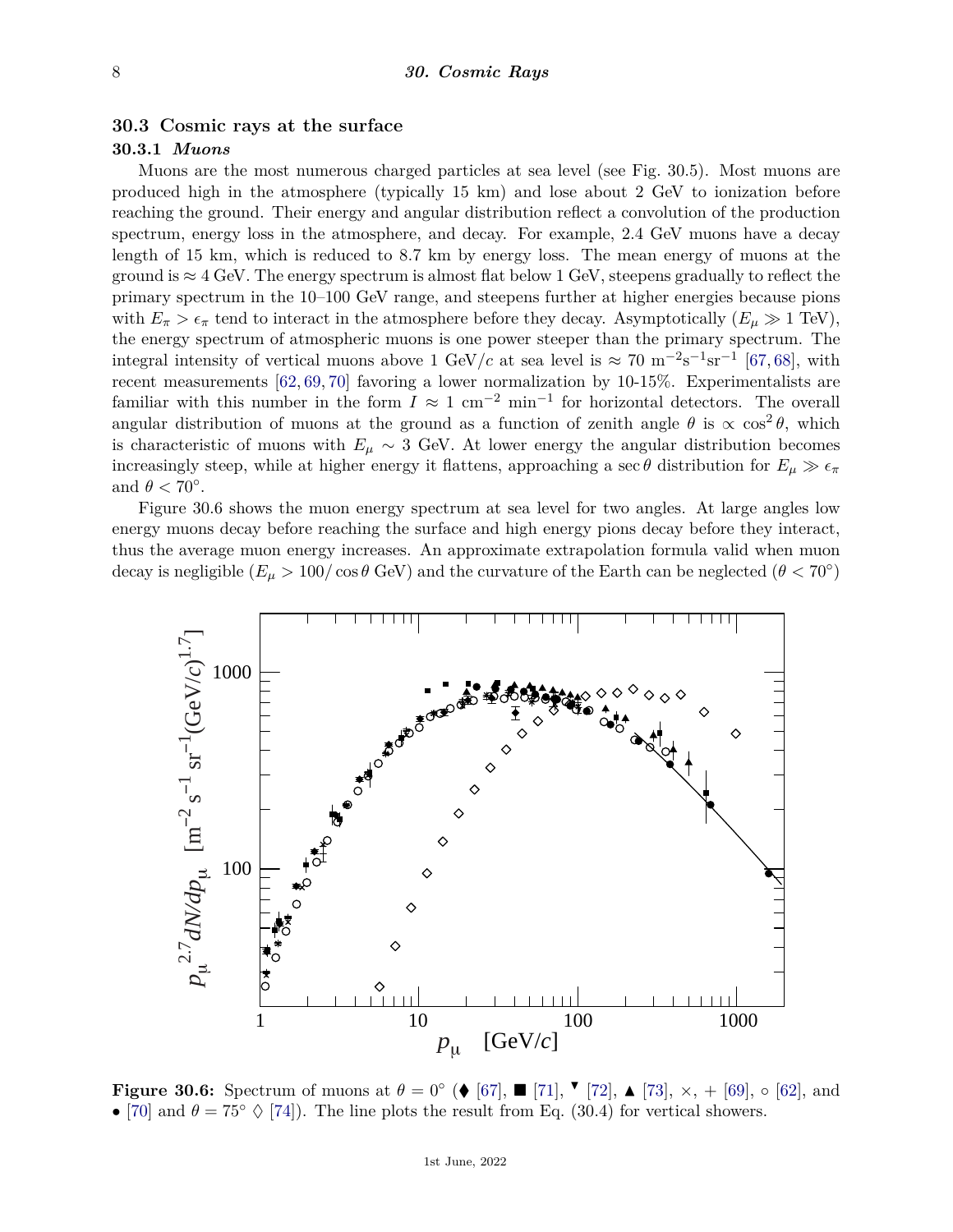is

$$
\frac{dN_{\mu}}{dE_{\mu}d\Omega} \approx \frac{0.14 \, E_{\mu}^{-2.7}}{\text{cm}^2 \text{ s sr GeV}} \times \left\{ \frac{1}{1 + \frac{1.1 E_{\mu} \cos \theta}{115 \text{ GeV}}} + \frac{0.054}{1 + \frac{1.1 E_{\mu} \cos \theta}{850 \text{ GeV}}} \right\}
$$
(30.4)

where the two terms give the contribution of pions and charged kaons. Eq. (30.4) neglects a small contribution from charm and heavier flavors which is negligible except at very high energy [\[75\]](#page-20-19).

The muon charge ratio reflects the excess of  $\pi$ <sup>+</sup> over  $\pi$ <sup>-</sup> and  $K$ <sup>+</sup> over  $K$ <sup>-</sup> in the forward fragmentation region of proton initiated interactions together with the fact that there are more free and bound protons than free and bound neutrons in the primary spectrum. The increase with energy of  $\mu^+/\mu^-$  shown in Fig. 30.7 reflects the increasing importance of kaons in the TeV range [\[76\]](#page-20-20) and indicates a significant contribution of associated production by cosmic-ray protons  $(p \rightarrow A + K^+)$ . The same process is even more important for atmospheric neutrinos at high energy.

### **30.3.2** *Electromagnetic component*

At the ground, this component consists of electrons, positrons, and photons primarily from cascades initiated by decay of neutral and charged mesons. Muon decay is the dominant source of low-energy electrons at sea level. Decay of neutral pions is more important at high altitude or when the energy threshold is high. Knock-on electrons also make a small contribution at low energy [\[77\]](#page-20-21). The integral vertical intensity of electrons plus positrons is very approximately 30, 6, and 0.2  $\mathrm{m}^{-2}\mathrm{s}^{-1}\mathrm{sr}^{-1}$  above 10, 100, and 1000 MeV respectively [\[68,](#page-20-12) [78\]](#page-20-22), but the exact numbers depend sensitively on altitude, and the angular dependence is complex because of the different altitude dependence of the different sources of electrons [\[77,](#page-20-21) [79\]](#page-20-23). The ratio of photons to electrons plus positrons is approximately 1.3 above 1 GeV and 1.7 below the critical energy [\[79\]](#page-20-23).

#### **30.3.3** *Nucleons*

Nucleons above 1 GeV/*c* at ground level are degraded remnants of the primary cosmic radiation. The intensity is approximately  $I_N(E, 0) \times \exp(-X/\cos \theta A)$  for  $\theta < 70^\circ$ . At sea level, about 1/3 of the nucleons in the vertical direction are neutrons (up from  $\approx 10\%$  at the top of the atmosphere as the *n/p* ratio approaches equilibrium). The integral intensity of vertical protons above 1 GeV/*c* at sea level is  $\approx 0.9 \text{ m}^{-2} \text{s}^{-1} \text{ sr}^{-1}$  [\[68,](#page-20-12)[80\]](#page-20-24).

### **30.4 Cosmic Rays Underground**

Only muons and neutrinos penetrate to significant depths underground. The muons produce tertiary fluxes of photons, electrons, and hadrons.

#### **30.4.1** *Muons*

As discussed in Section 34.6 of this *Review*, muons lose energy by ionization and by radiative processes: bremsstrahlung, direct production of  $e^+e^-$  pairs, and photonuclear interactions. The

|  | $E_{\mu}$ R a bbrems $b_{\text{pair}}$ $b_{\text{nucl}}$ $\sum b_i$ $\sum b_{\text{ice}}$<br>GeV km.w.e. $\frac{MeV \text{ cm}^2}{g}$ $\frac{b_{\text{prems}}}{g}$ $\frac{b_{\text{pair}}}{g^{-1} \text{ cm}^2}$ $\frac{b_{\text{ice}}}{g^{-1} \text{ cm}^2}$ |  |  |  |
|--|---------------------------------------------------------------------------------------------------------------------------------------------------------------------------------------------------------------------------------------------------------------|--|--|--|
|  | 10  0.05  2.17  0.70  0.70  0.50  1.90  1.66                                                                                                                                                                                                                  |  |  |  |
|  | $10^2$ 0.41 2.44 1.10 1.53 0.41 3.04 2.51                                                                                                                                                                                                                     |  |  |  |
|  | $10^3$ 2.45 2.68 1.44 2.07 0.41 3.92 3.17                                                                                                                                                                                                                     |  |  |  |
|  | $10^4$ 6.09 2.93 1.62 2.27 0.46 4.35 3.78                                                                                                                                                                                                                     |  |  |  |

**Table 30.2:** Average muon range *R* and energy loss parameters calculated for standard rock. Range is given in km-water-equivalent, or  $10^5$  g cm<sup>-2</sup>.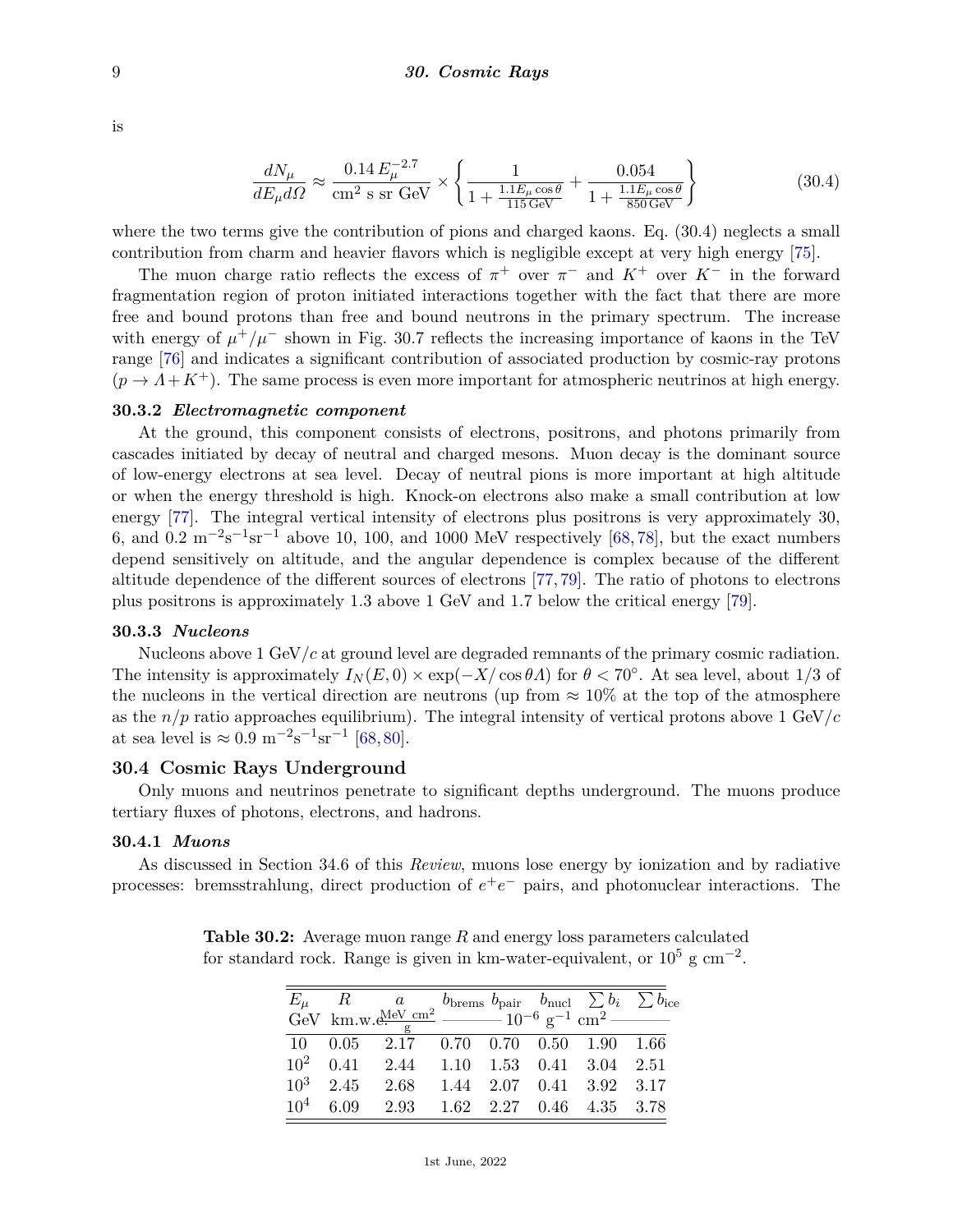total muon energy loss may be expressed as a function of the amount of matter traversed as

$$
-\frac{dE_{\mu}}{dX} = a + bE_{\mu} \tag{30.5}
$$

where *a* is the ionization loss and *b* is the fractional energy loss by the three radiation processes. Both are slowly varying functions of energy. The quantity  $\epsilon \equiv a/b$  ( $\approx 500$  GeV in standard rock) defines a critical energy below which continuous ionization loss is more important than radiative losses. Table 30.2 shows *a* and *b* values for standard rock, and *b* for ice, as a function of muon energy. The second column of Table 30.2 shows the muon range in standard rock ( $A = 22$ ,  $Z = 11$ ,  $\rho = 2.65$  g cm<sup>-3</sup>). These parameters are quite sensitive to the chemical composition of the rock, which must be evaluated for each location.

The intensity of muons underground can be estimated from the muon intensity in the atmosphere and their rate of energy loss. To the extent that the mild energy dependence of *a* and *b* can be neglected, Eq. (30.5) can be integrated to provide the following relation between the energy  $E_{\mu,0}$ of a muon at production in the atmosphere and its average energy  $E_{\mu}$  after traversing a thickness *X* of rock (or ice or water):

$$
E_{\mu,0} = (E_{\mu} + \epsilon)e^{bX} - \epsilon.
$$
\n(30.6)



**Figure 30.7:** Muon charge ratio as a function of the muon momentum from Refs. [\[62,](#page-20-6)[70,](#page-20-14)[76,](#page-20-20)[81,](#page-20-25)[82\]](#page-20-26).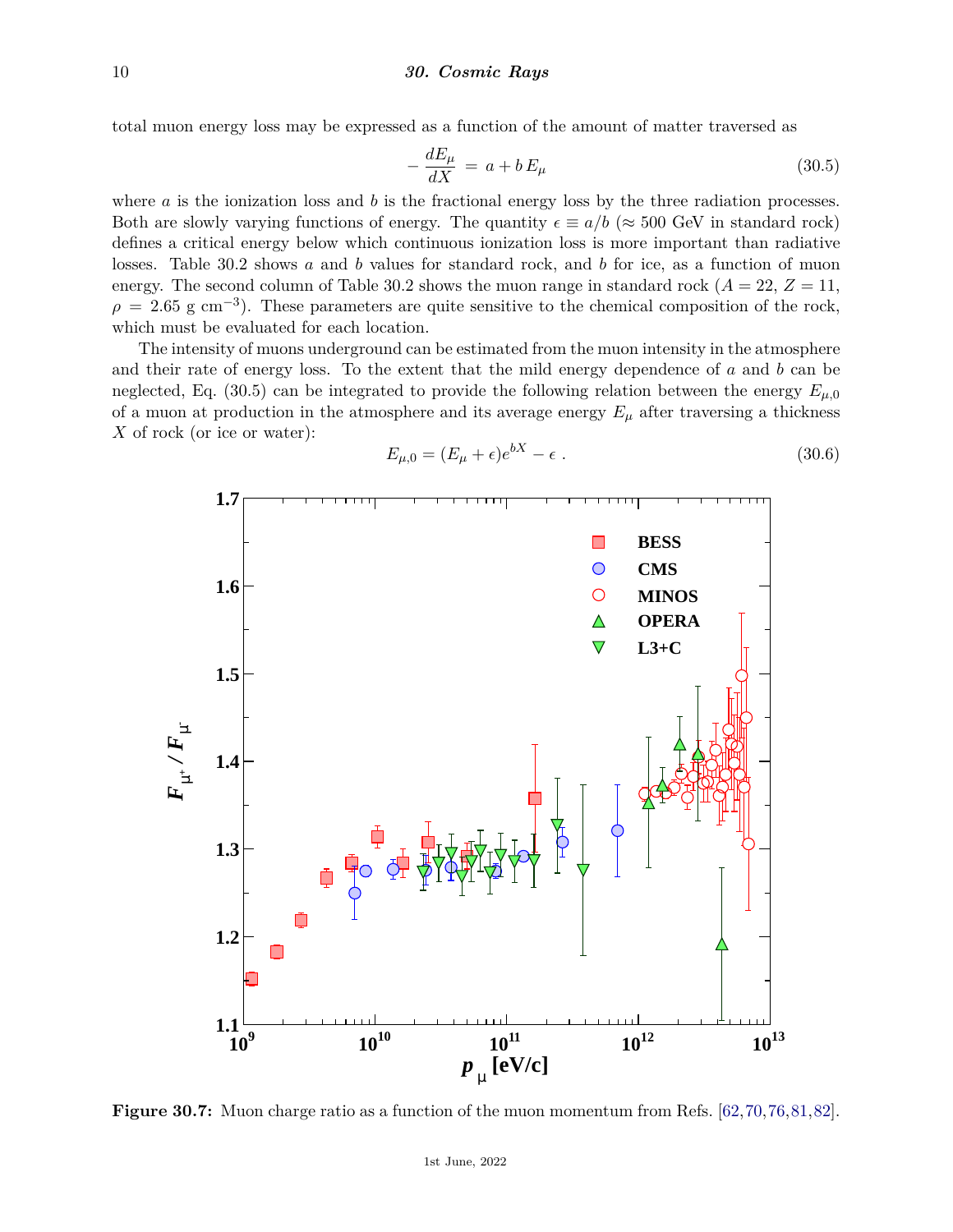**Table 30.3:** Measured fluxes  $(10^{-9} \text{ m}^{-2} \text{ s}^{-1} \text{ sr}^{-1})$  of neutrino-induced muons as a function of the effective minimum muon energy  $E_\mu$ .

| $E_\mu >$ | $1 \text{ GeV}$ | $1 \,\, \mathrm{GeV}$           | 1 GeV                                                                       | $2 \text{ GeV}$ | -3 GeV | -3 GeV                          |
|-----------|-----------------|---------------------------------|-----------------------------------------------------------------------------|-----------------|--------|---------------------------------|
|           |                 |                                 | Ref. CWI [95] Baksan [96] MACRO [97,98] IMB [99,100] Kam [101] SuperK [102] |                 |        |                                 |
|           |                 | $2.17{\pm}0.21$ $2.77{\pm}0.17$ | $2.29 \pm 0.15$                                                             | $2.26 \pm 0.11$ |        | $1.94 \pm 0.12$ $1.74 \pm 0.07$ |

Especially at high energy, however, fluctuations are important and an accurate calculation requires a simulation that accounts for stochastic energy-loss processes [\[83\]](#page-20-27).

There are two depth regimes for which Eq. (30.6) can be simplified. For  $X \ll b^{-1} \approx 2.5$  km water equivalent,  $E_{\mu,0} \approx E_{\mu}(X) + aX$ , while for  $X \gg b^{-1} E_{\mu,0} \approx (\epsilon + E_{\mu}(X)) \exp(bX)$ . Thus at shallow depths the differential muon energy spectrum is approximately constant for  $E_{\mu} < aX$ and steepens to reflect the surface muon spectrum for  $E<sub>u</sub> > aX$ , whereas for  $X > 2.5$  km-waterequvalent (km.w.e.) he differential spectrum underground is again constant for small muon energies but steepens to reflect the surface muon spectrum for  $E_\mu > \epsilon \approx 0.5$  TeV. In the deep regime the shape is independent of depth although the intensity decreases exponentially with depth. In general the muon spectrum at slant depth *X* is

$$
\frac{dN_{\mu}(X)}{dE_{\mu}} = \frac{dN_{\mu}}{dE_{\mu,0}} \frac{dE_{\mu,0}}{dE_{\mu}} = \frac{dN_{\mu}}{dE_{\mu,0}} e^{bX}
$$
\n(30.7)

where  $E_{\mu,0}$  is the solution of Eq. (30.6) in the approximation neglecting fluctuations.

Fig. 30.8 shows the vertical muon intensity versus depth. In constructing this "depth-intensity curve," each group has taken account of the angular distribution of the muons in the atmosphere, the map of the overburden at each detector, and the properties of the local medium in connecting measurements at various slant depths and zenith angles to the vertical intensity. Use of data from a range of angles allows a fixed detector to cover a wide range of depths. The flat portion of the curve is due to muons produced locally by charged-current interactions of *νµ*. The inset shows the vertical intensity curve for water and ice [\[90–](#page-21-8)[93\]](#page-21-9). It is not as steep as the one for rock because of the lower muon energy loss in water.

### **30.4.2** *Atmospheric Neutrinos*

Because neutrinos have small interaction cross sections, measurements of atmospheric neutrinos require a deep detector to avoid backgrounds. There are two types of measurements: contained (or semi-contained) events, in which the vertex is determined to originate inside the detector, and neutrino-induced muons. The latter are muons that enter the detector from zenith angles so large (*e.g.*, nearly horizontal or upward) that they cannot be muons produced in the atmosphere. In neither case is the neutrino flux measured directly. What is measured is a convolution of the neutrino flux and cross section with the properties of the detector (which includes the surrounding medium in the case of entering muons). This section focuses on neutrinos below about 1 TeV. For discussion of atmospheric neutrinos in the TeV–PeV region including a prompt component produced by charmed meson decays, see Ref. [\[64\]](#page-20-8).

Contained and semi-contained events reflect neutrinos in the sub-GeV to multi-GeV region where the product of increasing cross section and decreasing flux is maximum. In the GeV region the neutrino flux and its angular distribution depend on the geomagnetic location of the detector and, to a lesser extent, on the phase of the solar cycle. Naively, we expect  $\nu_{\mu}/\nu_{e} = 2$  from counting neutrinos of the two flavors coming from the chain of pion and muon decays. Contrary to expectation, however, the numbers of the two classes of events are similar rather than different by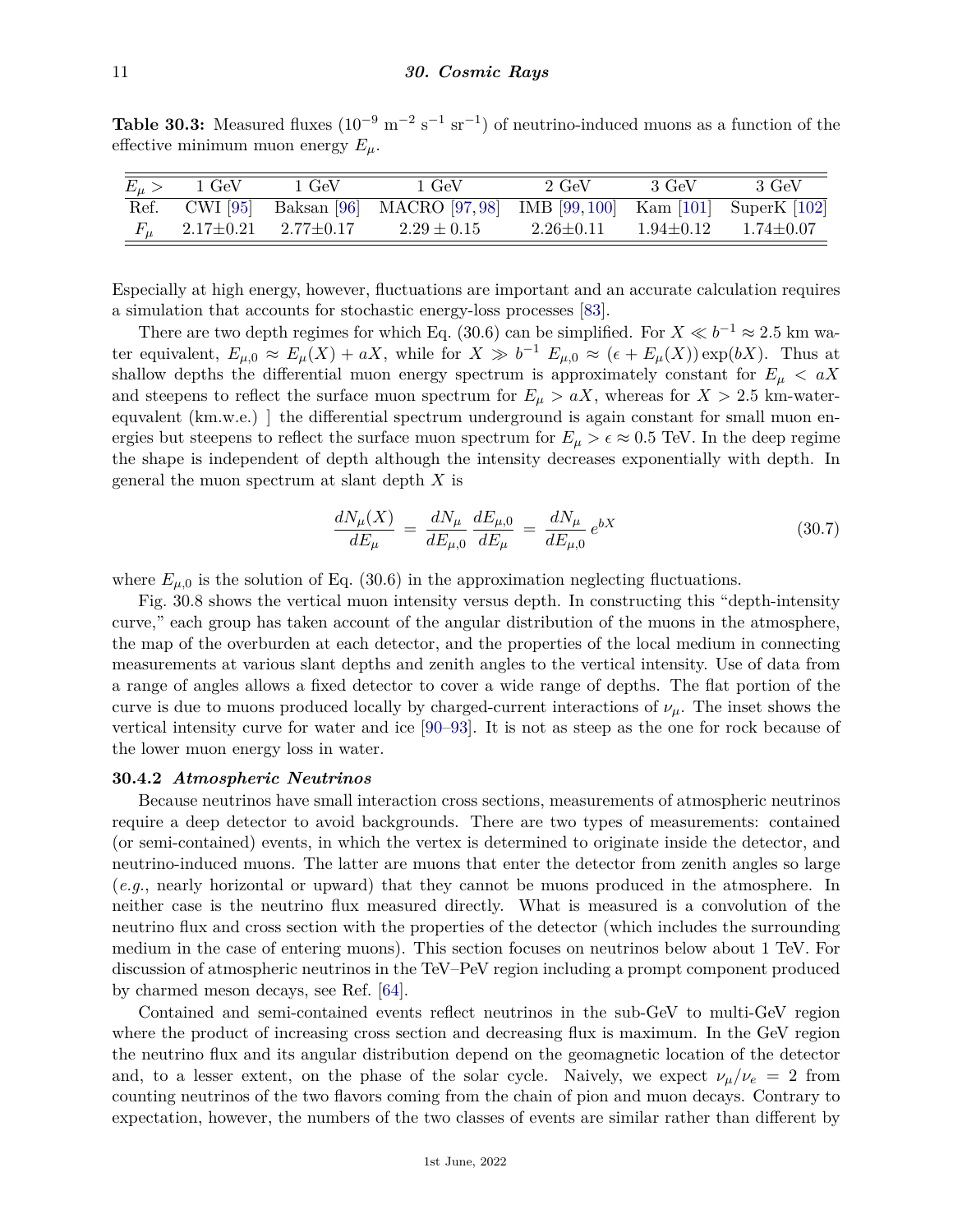

**Figure 30.8:** Vertical muon intensity vs depth (1 km.w.e. =  $10^5$  g cm<sup>-2</sup> of standard rock). The experimental data are from:  $\Diamond$ : the compilations of Crouch [\[84\]](#page-20-28),  $\Box$ : Baksan [\[85\]](#page-20-29), ◦: LVD [\[86\]](#page-20-30), •: MACRO [\[87\]](#page-21-10),  $\blacksquare$ : Frejus [\[88\]](#page-21-11), and  $\triangle$ : SNO [\[89\]](#page-21-12). The shaded area at large depths represents neutrino-induced muons of energy above 2 GeV. The upper line is for horizontal neutrino-induced muons, the lower one for vertically upward muons. Darker shading shows the muon flux measured by the SuperKamiokande experiment. The inset shows the vertical intensity curve for water and ice published in Refs. [\[90–](#page-21-8)[93\]](#page-21-9). Additional data extending to slant depths of 13 km are available in [\[94\]](#page-21-13).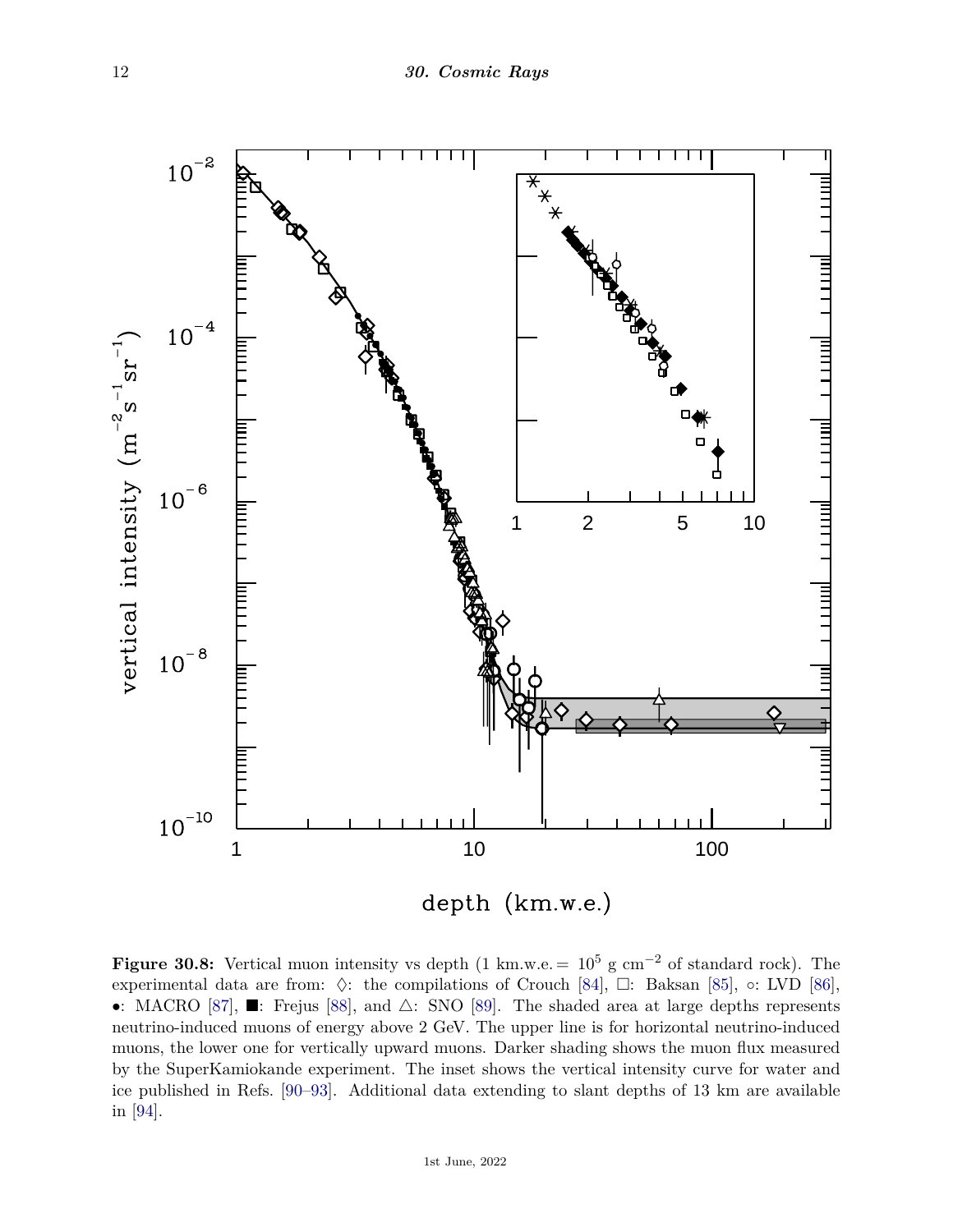a factor of two. This is now understood to be a consequence of neutrino flavor oscillations [\[103\]](#page-21-14). (See the article on neutrino properties in this *Review*.)

Two well-understood properties of atmospheric cosmic rays provide a standard for comparison of the measurements of atmospheric neutrinos to expectation. These are the "sec *θ* effect" and the "east-west effect" due to the Earth's magnetic field [\[104\]](#page-21-15). The former refers originally to the enhancement of the flux of *>* 10 GeV muons (and neutrinos) at large zenith angles because the parent pions propagate more in the low density upper atmosphere where decay is enhanced relative to interaction. For neutrinos from muon decay, the enhancement near the horizontal becomes important for  $E_\nu > 1$  GeV and arises mainly from the increased pathlength through the atmosphere for muon decay in flight. Fig. 14.4 from Ref. [\[105\]](#page-21-16) shows a comparison between measurement and expectation for the zenith angle dependence of multi-GeV electron-like (mostly  $\nu_e$ ) and muon-like (mostly  $\nu_\mu$ ) events separately. The  $\nu_e$  show an enhancement near the horizontal and approximate equality for nearly upward (cos  $\theta \approx -1$ ) and nearly downward (cos  $\theta \approx 1$ ) events. There is, however, a very significant deficit of upward ( $\cos \theta < 0$ )  $\nu_{\mu}$  events, which have long pathlengths comparable to the radius of the Earth. This feature is the principal signature for atmospheric neutrino oscillations [\[103\]](#page-21-14).

Muons that enter the detector from outside after production in charged-current interactions of neutrinos naturally reflect a higher energy portion of the neutrino spectrum than contained events because the muon range increases with energy as well as the cross section. The relevant energy range is ∼ 10 *< E<sup>ν</sup> <* 1000 GeV, depending somewhat on angle. Neutrinos in this energy range show a sec  $\theta$  effect similar to muons (see Eq. (30.4)). This causes the flux of horizontal neutrinoinduced muons to be approximately a factor two higher than the vertically upward flux. The upper and lower edges of the horizontal shaded region in Fig. 30.8 correspond to horizontal and vertical intensities of neutrino-induced muons. Table 30.3 gives the measured fluxes of upward-moving neutrino-induced muons averaged over the lower hemisphere. Generally the definition of minimum muon energy depends on where it passes through the detector. The tabulated effective minimum energy estimates the average over various accepted trajectories.

### **30.5 Air Showers**

So far we have discussed inclusive or uncorrelated fluxes of various components of the cosmic radiation. An air shower is caused by a single cosmic ray with energy high enough for the cascade that it creates in the atmosphere to be detectable at the ground. The shower has a hadronic core, which acts as a collimated source of electromagnetic sub-showers, generated mostly from  $\pi^0 \to \gamma \gamma$ decays. The resulting electrons and positrons are the most numerous charged particles in the shower, and are accompanied by about ten times as many photons with a mean energy of  $\sim 10$ MeV. The number of muons, produced by decays of charged mesons, is an order of magnitude lower. Air showers spread over a large area on the ground, and arrays of detectors operated for long times are important for studying cosmic rays with primary energy *E*<sup>0</sup> *>* 100 TeV, where the low flux makes measurements with small detectors in balloons and satellites impractical.

Greisen [\[120\]](#page-22-0) gives the following approximate analytic expressions for the numbers and lateral distributions of particles in showers at ground level. The total number of muons  $N_\mu$  with energies above 1 GeV is

$$
N_{\mu} (> 1 \text{GeV}) \approx 0.95 \times 10^5 \left( N_e / 10^6 \right)^{3/4} , \qquad (30.8)
$$

where  $N_e$  is the total number of charged particles in the shower (not just  $e^{\pm}$ ). The number of muons per square meter,  $\rho_{\mu}$ , as a function of the lateral distance *r* (in meters) from the center of the shower is

$$
\rho_{\mu} = \frac{1.25 N_{\mu}}{2\pi \Gamma(1.25)} \left(\frac{1}{320}\right)^{1.25} r^{-0.75} \left(1 + \frac{r}{320}\right)^{-2.5},\tag{30.9}
$$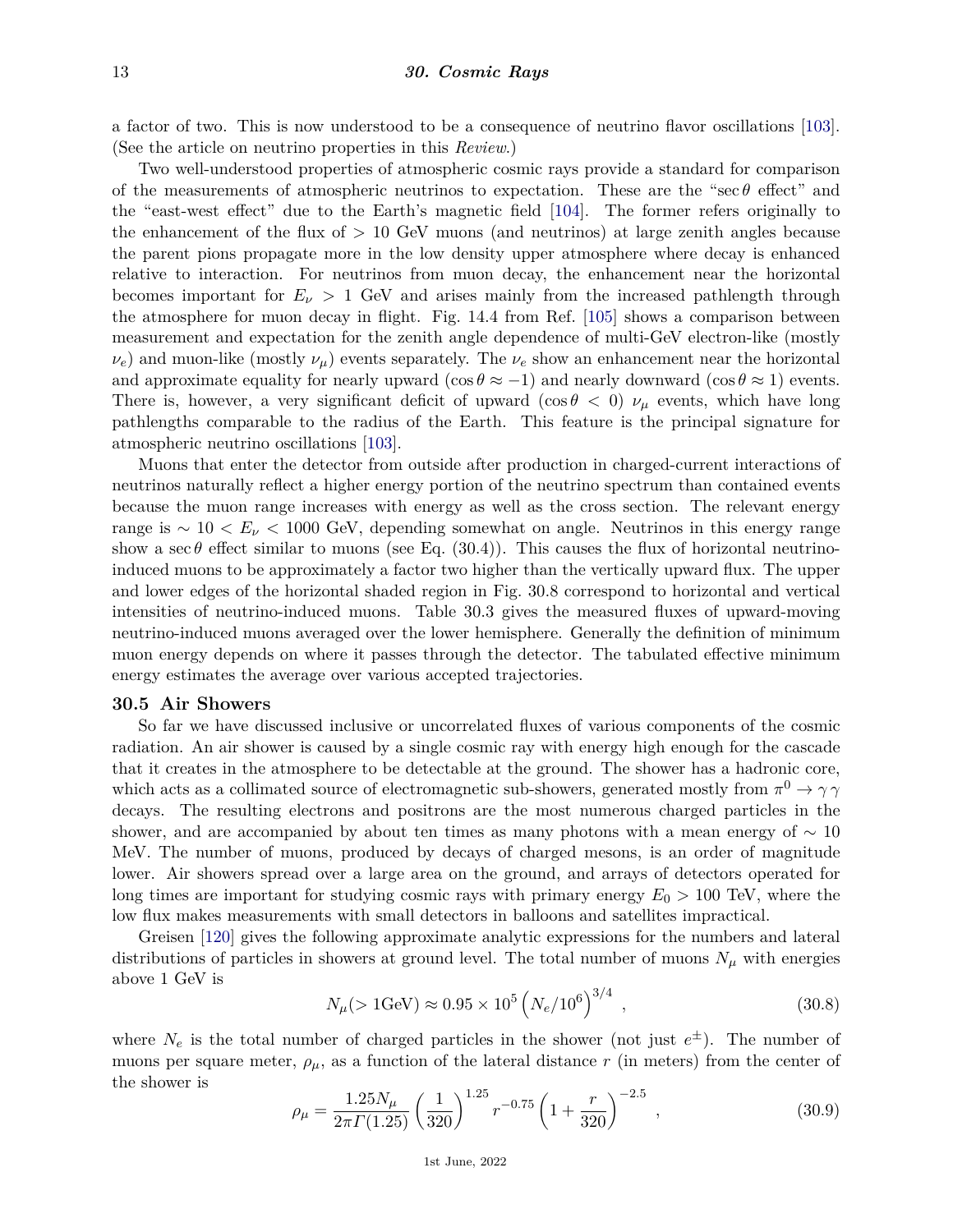

**Figure 30.9:** The all-particle spectrum as a function of *E* (energy-per-nucleus) from air shower measurements [\[106–](#page-21-17)[119\]](#page-22-1)

where *Γ* is the gamma function. The number density of charged particles is

$$
\rho_e = C_1(s, d, C_2) x^{(s-2)} (1+x)^{(s-4.5)} (1+C_2 x^d) \tag{30.10}
$$

Here *s*, *d*, and  $C_2$  are parameters in terms of which the overall normalization constant  $C_1(s, d, C_2)$ is given by

$$
C_1(s, d, C_2) = \frac{N_e}{2\pi r_1^2} \left[ B(s, 4.5 - 2s) C_2 B(s + d, 4.5 - d - 2s) \right]^{-1}, \tag{30.11}
$$

where  $B(m, n)$  is the beta function. The values of the parameters depend on shower size  $(N_e)$ , depth in the atmosphere, identity of the primary nucleus, etc. For showers with  $N_e \approx 10^6$  at sea level, Greisen uses  $s = 1.25$ ,  $d = 1$ , and  $C_2 = 0.088$ . For showers with average  $N_e \approx 6 \times 10^7$  at the Akeno array [\[109\]](#page-21-18),  $d = 1.3$ ,  $C_2 = 0.2$  and s is fitted for each shower with typical values between 0.95 and 1.15. Finally, x is  $r/r_1$ , where  $r_1$  is the Moliere radius, which depends on the density of the atmosphere and hence on the altitude at which showers are detected. At sea level  $r_1 \approx 78$  m, and it increases with altitude as the air density decreases. (See the section on electromagnetic cascades in the article on the passage of particles through matter in this *Review*).

The lateral spread of a shower is determined largely by Coulomb scattering of the many lowenergy electrons and is characterized by the Molière radius, which depends on density and thus on temperature and pressure. The lateral spread of the muons  $(\rho_{\mu})$  is larger and depends on the transverse momenta of the muons at production as well as multiple scattering.

There are large fluctuations in development from shower to shower, even for showers initiated by primaries of the same energy and mass—especially for small showers, which are usually well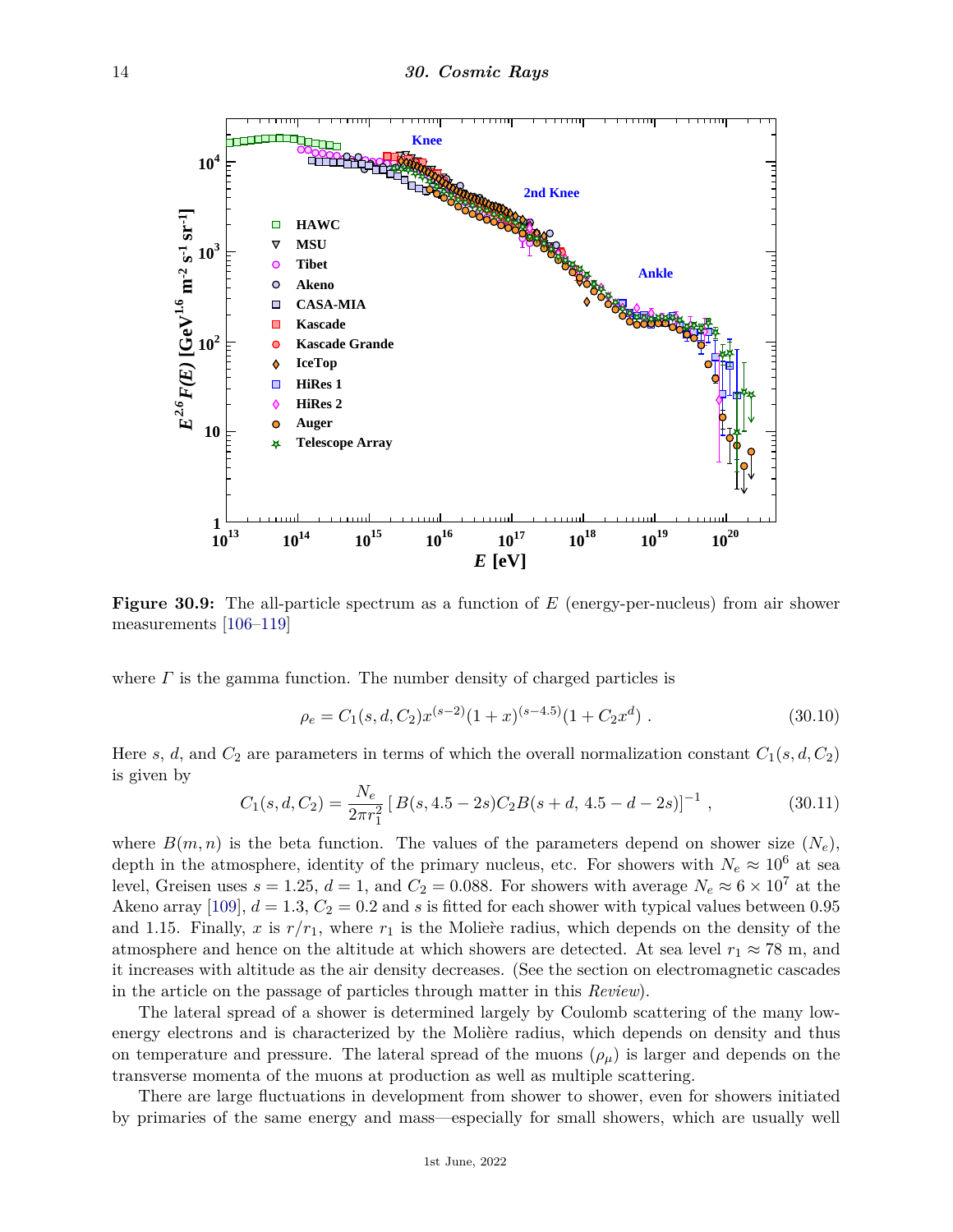past maximum development when observed at the ground. Thus the shower size *N<sup>e</sup>* and primary energy  $E_0$  are only related in an average sense, and even this relation depends on depth in the atmosphere. One estimate of the relation is [\[109\]](#page-21-18)

$$
E_0 \sim 3.9 \times 10^6 \text{GeV} (N_e / 10^6)^{0.9} \tag{30.12}
$$

for vertical showers with  $10^{14} < E < 10^{17}$  eV at 920 g cm<sup>-2</sup> (965 m above sea level). As  $E_0$ increases, the shower maximum (on average) moves down into the atmosphere and the relation between  $N_e$  and  $E_0$  changes. Moreover, because of fluctuations,  $N_e$  as a function of  $E_0$  is not correctly obtained by inverting Eq. (30.12). At the maximum of shower development, there are approximately 0.66 particles per GeV of primary energy.

The muon and electron lateral distributions used in reconstructing experimental data must be adapted taking into consideration the altitude of the observations and the characteristics of the detectors used. Useful examples include the Akeno [\[109\]](#page-21-18) and Volcano Ranch [\[121\]](#page-22-2) arrays. Compilations of useful lateral distribution functions and discussion of their applications are given in Refs. [\[122,](#page-22-3) [123\]](#page-22-4).

Cosmic ray shower development is sensitive to hadronic physics in the forward region above energies that can be probed at accelerators. Specialized simulation codes such as CORSIKA [\[124\]](#page-22-5) include both the relevant physics and methods for efficiently dealing with the large number of particles in high energy air showers. Hadronic interaction models used to interpret air shower measurements now incorporate data from the LHC, reducing the extrapolation required. However, differences between the simulated and observed properties of showers remain. Most notably, the observed muon content of showers near  $10^{19}$  eV exceeds that given by models by 30–60% [\[125\]](#page-22-6).

There are three common types of air shower detectors: shower arrays that measure a ground parameter related to shower size  $N_e$  and muon number  $N_\mu$  as well as the lateral distribution on the ground, optical Cherenkov and radio detectors that detect forward-beamed emission by the charged particles of the shower, and 'fluorescence' detectors that measure nitrogen scintillation excited by the charged particles in the shower. The fluorescence light is emitted isotropically so the showers can be observed from the side. Detection of radiofrequency emission from showers via geomagnetic and Askaryan mechanisms has been successfully employed in recent experiments [\[126\]](#page-22-7). Detailed simulations and cross-calibrations between different types of detectors are necessary to establish the primary energy spectrum from air-shower experiments.

Figure 30.9 shows the "all-particle" spectrum. The differential energy spectrum has been multiplied by *E*2*.*<sup>6</sup> in order to display the features of the steep spectrum that are otherwise difficult to discern. The steepening that occurs between 10<sup>15</sup> and 10<sup>16</sup> eV is known as the *knee* of the spectrum. Another steepening occurs around  $10^{17}$  eV, known as the *second knee*. The feature around 1018*.*<sup>5</sup> eV is called the *ankle* of the spectrum.

Cosmic ray experiments have systematic differences in their energy scales. For ground-based air-shower arrays, these are dependent on an assumed composition and on the hadronic interaction model used when interpreting the data. Systematic errors in energy scale are simplest when plotting  $\frac{dN}{d\ln E} = E \frac{dN}{dE}$ . When the spectrum is multiplied by a different power of energy, systematic errors  $\frac{dE}{dt}$  in energy scale result in an apparent shift in the normalization of the spectrum; for example, when the spectrum is multiplied by  $E^{2.6}$  a systematic shift of 10% in the energy scale results in a 16% change in the normalization of the plotted flux. See Ref. [\[64\]](#page-20-8),§2.5.2 for further discussion of this issue.

In the energy range above  $10^{17}$  eV, the fluorescence technique [\[127\]](#page-22-8) is particularly useful because it can establish the primary energy in a nearly model-independent way by observing most of the longitudinal development of each shower, from which  $E_0$  is obtained by integrating the energy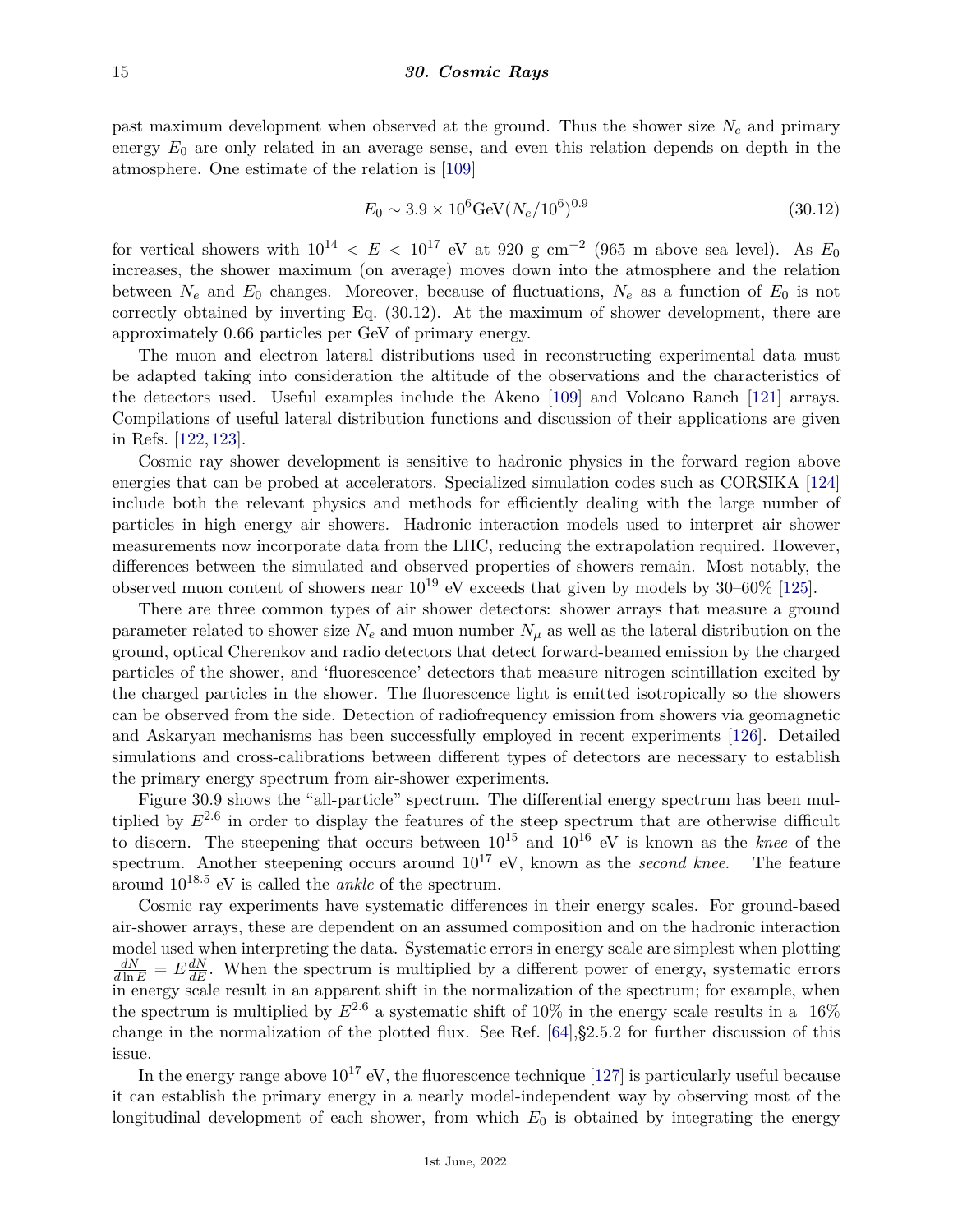deposition in the atmosphere. The result, however, depends strongly on the light absorption in the atmosphere and the calculation of the aperture of the detector.

Assuming the cosmic-ray spectrum below  $10^{18}$  eV is of Galactic origin, the knee could indicate that most cosmic accelerators in the Galaxy have reached their maximum energy for acceleration of protons. Some types of expanding supernova remnants, for example, are estimated not to be able to accelerate protons above energies in the range of  $10^{15}$  eV. Further observations of the PeV gammaray sources recently detected by LHAASO [\[128\]](#page-22-9) may provide insight into the types of objects that act as Galactic sources near the knee and energies to which they can accelerate cosmic rays. Effects of propagation and confinement in the Galaxy [\[129\]](#page-22-10) also need to be considered. A discussion of models of the knee may be found in Ref. [\[130\]](#page-22-11).

The second knee may have a similar origin to the knee, but corresponding to steepening of the spectrum of heavy nuclei, particularly iron. The Kascade-Grande experiment has reported observation of a second steepening of the spectrum near  $8 \times 10^{16}$  eV, with evidence that this structure is accompanied by a transition to electron-poor showers resulting from heavy primaries [\[112\]](#page-21-19). Kascade Grande has also reported that the spectrum of light nuclei is steeper than the all-particle spectrum below the second knee and flattens in the vicinity of the second knee [\[131\]](#page-22-12). IceCube has performed a composition analysis using coincident surface (IceTop) and in-ice data, and finds that the mean logarithmic mass increases between  $5 \times 10^{15}$  eV and  $10^{17}$  eV [\[132\]](#page-22-13). Together, these data are suggestive that the knee and second knee may result from a *Peters cycle*, with a steepening of the spectrum of each primary element taking place at the same rigidity but different energy per particle [\[133\]](#page-22-14).

The Auger Observatory and Telescope Array (TA) have studied composition using the depth of shower maximum  $X_{max}$ , a quantity that correlates strongly with  $\ln E/A$  and with the interaction cross section of the primary particle. The Auger Collaboration [\[134\]](#page-22-15), using a post-LHC hadronic interaction model, reports a light composition below  $2 \times 10^{18}$  eV and becoming heavier above that energy, with the mean mass intermediate between protons and iron at  $3 \times 10^{19}$  eV. The TA Collaboration [\[135\]](#page-22-16), using a different post-LHC model, has interpreted their data as implying a light primary composition (mainly p and He) of ultrahigh-energy cosmic-rays (UHECR) from  $1.3 \times 10^{18}$  to  $4 \times 10^{19}$  eV. The Auger and TA Collaborations have also conducted a thorough joint analysis [\[136\]](#page-22-17) and state that, at the current level of statistics and understanding of systematics, both data sets are compatible with being drawn from the same parent distribution, and that the TA data is compatible both with a light composition below  $10^{19}$  eV and with the mixed composition above  $10^{19}$  eV as reported by the Auger Collaboration.

Possible contributions to the origin of the ankle include a higher energy population of particles overtaking a lower energy population, for example an extragalactic flux beginning to dominate over the Galactic flux (e.g. Ref. [\[127\]](#page-22-8)). Another proposed mechanism is that the dip structure in the region of the ankle is due to  $p\gamma \to e^+ + e^-$  energy losses of extragalactic protons on the 2.7 K cosmic microwave radiation (CMB) [\[137\]](#page-22-18). The latter mechanism requires that the composition in this energy range is predominantly protons. A study of the correlation between the depth of shower maximum and the surface detector singal in hybrid showers by the Auger Collaboration favors a mixed composition at the ankle, disfavoring the dip model [\[138\]](#page-22-19).

The propagation of the highest energy cosmic rays over extragalactic distances is predicted to result in a rapid steepening of the spectrum (called the GZK feature) around  $5 \times 10^{19}$  eV, resulting from the onset of inelastic interactions of UHE cosmic rays with the cosmic microwave background [\[140,](#page-22-20) [141\]](#page-22-21). Photo-dissociation of heavy nuclei in the mixed composition model [\[142\]](#page-22-22) would have a similar effect. The HiRes detector, Auger Observatory, and the Telescope Array have all detected evidence of a suppression consistent with the GZK effect [\[114–](#page-21-20)[116,](#page-21-21) [118,](#page-21-22) [143\]](#page-22-23), with a steepened spectrum extending beyond  $10^{20}$  eV. The differential energy spectra measured by the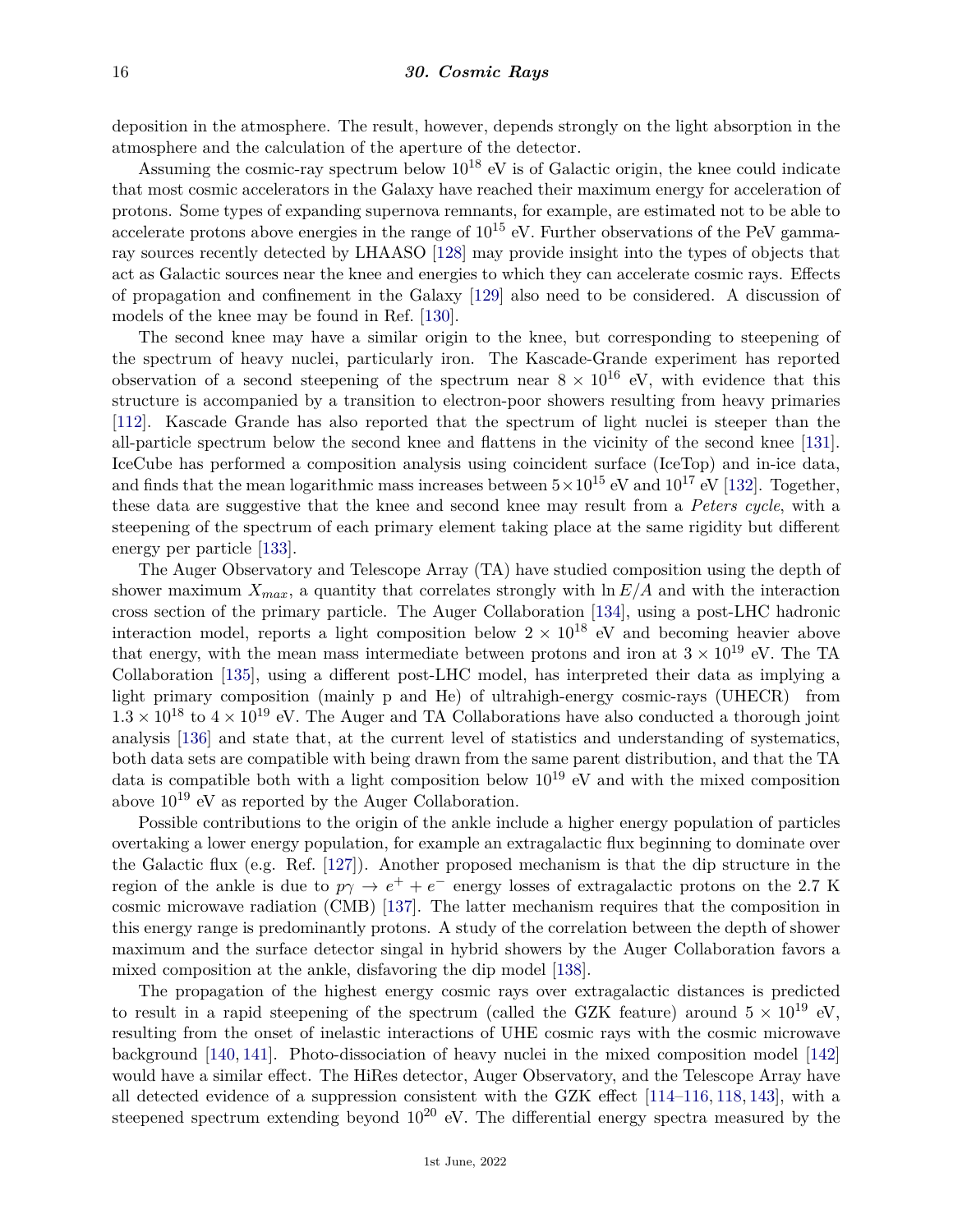

**Figure 30.10:** Expanded view of the highest energy portion of the cosmic-ray spectrum from data of the Pierre Auger Observatory [\[115](#page-21-23)[–117,](#page-21-24)[139\]](#page-22-24) and the Telescope Array [\[118,](#page-21-22)[119\]](#page-22-1). The small difference in the normalization of the spectra corresponds to a difference in energy scale of 9%.

TA and Auger collaborations agree within systematic errors except at the very highest energies (Fig. 30.10). Both collaborations have also reported evidence for a steepening of the spectrum around  $10^{19.2}$  eV, dubbed the 'instep' [\[115,](#page-21-23) [144\]](#page-22-25).

Cosmic rays above  $5 \times 10^{19}$  eV are predominantly from nearby sources ( $< 100$  Mpc). Differences between the Auger Observatory and Telescope Array spectra above this energy may reflect differences in the spectra between the northern and southern hemispheres. The Auger Collaboration has reported the observation of a dipole of amplitude  $6.6^{+1.2}_{-0.8}\%$  for cosmic rays with energies above  $8 \times 10^{18}$  eV. The direction of the dipole indicates an extragalactic origin for these particles [\[145–](#page-22-26)[147\]](#page-22-27). There are also hints of structure at smaller angular scales. TA has reported a 'hot spot' in the Northern Hemisphere at energies above  $5.7 \times 10^{19}$  eV of radius ~ 20<sup>°</sup> with a chance probability of this excess with respect to an isotropic distribution of 3*.*7×10−<sup>4</sup> [\[148\]](#page-22-28). The Auger Collaboration has also reported an excess of events above  $3.7 \times 10^{19}$  eV in a region near the radio-loud active galaxy Centaurus A with a post-trial significance of  $3.9\sigma$ , and a correlation of the distribution of ultrahigh energy events with several catalogs of nearby astrophysical objects, with starburst galaxies giving the highest significance at  $4.5\sigma$  [\[149\]](#page-22-29). TA has also observed a similar correlation of cosmic arrival directions above  $4.9 \times 10^{19}$  eV with starburst galixies with a significance of  $4.3\sigma$  [\[148\]](#page-22-28).

#### **30.6 Gamma Rays**

There is a well-studied flux of cosmic gamma rays (gamma rays defined here as having energy greater than 1 MeV) present at the top of the atmosphere. This flux has been measured with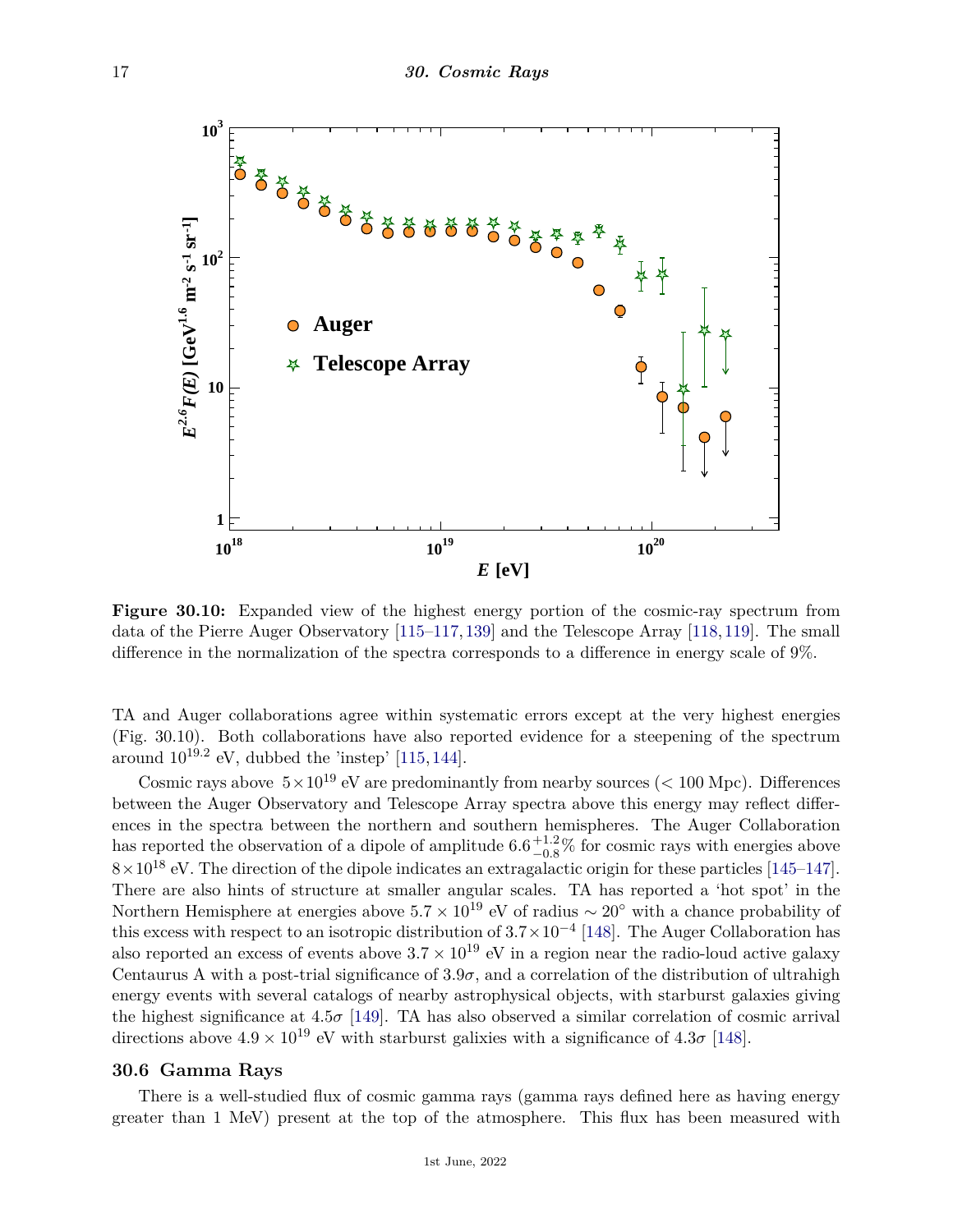multiple space and ground-based instruments [Cite PDG 36.2.2] across a broad range of energies.

Contributions to the flux include steady and transient emissions from numerous Galactic and extragalactic sources, as well as diffuse components originating from both inside and outside the Galaxy. The source-associated contributions include photons from a range of objects and phenomena such as supernova remnants, pulsars, active galactic nuclei, GRBs, and more. These contributions have been well documented in reviews (e.g., [\[150\]](#page-22-30)) and in catalogs in the MeV [\[151,](#page-22-31) [152\]](#page-22-32) GeV [\[153\]](#page-22-33) and TeV [\[154\]](#page-22-34) energy ranges. LHAASO has recently observed photon spectra from several sources extending to  $\sim 1$  PeV and beyond [\[128,](#page-22-9) [155\]](#page-23-0).

The majority of photons detected at higher energies are characterized as diffuse emission unassociated with discrete sources. The Large Area Telescope (LAT) of the Fermi Gamma-Ray Space Telescope has examined this radiation in detail for energies above 50 MeV [\[156\]](#page-23-1). The dominant component comes from the plane of the Galaxy (i.e.,  $|b| \lesssim 10$  deg) and is referred to as the Galactic diffuse emission. It can be attributed largely to interactions of high energy cosmic hadrons and electrons with interstellar matter and photon fields, leading to emission from  $\pi^0$  decay, inverse Compton scattering and bremsstrahlung [\[153,](#page-22-33) [157\]](#page-23-2). Ground-based all-sky gamma detectors have extended these measurements to TeV energies and beyond in certain regions of the Galactic Plane [\[158](#page-23-3)[–160\]](#page-23-4).

In addition to the Galactic flux, there is a lower-intensity component to the diffuse emission that appears to be isotropic across the sky. This is thought to be extragalactic in origin and is often referred to as the isotropic gamma-ray background (IGRB). The IGRB has been measured by the LAT above 100 MeV and has an energy spectrum that can be described by a power-law with index -2.3 and an exponential cutoff at approximately 280 GeV, with a total intensity of  $(7.2 \pm 1.00)$  $(0.6) \times 10^{-6}$  cm<sup>-2</sup>s<sup>-1</sup>sr<sup>-1</sup> [\[161\]](#page-23-5). Above energies of tens of TeV most emission is likely of local origin, due to Mpc and shorter attenuation lengths for interactions with cosmic microwave and infrared photons fields - this is referred to as the gamma-ray horizon [\[162,](#page-23-6) [163\]](#page-23-7).

# **30.7 High-Energy Astrophysical Neutrinos**

Neutrinos are expected to be produced in hadronic interactions in a variety of astrophysical objects. IceCube has reported a population of astrophysical neutrino events extending from tens of TeV to beyond ten PeV [\[164,](#page-23-8) [173,](#page-23-9) [174\]](#page-23-10). Multimessenger observations of the flaring blazar TXS 0506+056 have identified this object as a high-energy neutrino source [\[175,](#page-23-11) [176\]](#page-23-12).

There is also expected to be a neutrino flux produced in cosmic ray GZK interactions. Measuring this *cosmogenic*<sup>[4](#page-17-0)</sup> neutrino flux above  $10^{18}$  eV would help resolve the UHECR uncertainties mentioned above. One half of the energy that UHECR protons lose in photoproduction interactions that cause the GZK effects ends up in neutrinos [\[177\]](#page-23-13). Heavier nuclei produce lower energy neutrinos due to the lower energy of their constituent nucleons. The magnitude of the cosmogenic neutrino flux depends strongly on the cosmic-ray spectrum at acceleration, the cosmic-ray composition, the cosmological evolution of the cosmic-ray sources, and the energy of the Galactic-extragalactic transition.

The expected rate of cosmogenic neutrinos is lower than current limits obtained by IceCube [\[164\]](#page-23-8),the Auger Observatory [\[167\]](#page-23-14), RICE [\[166,](#page-23-15)[178\]](#page-23-16), and ANITA [\[168\]](#page-23-17), which are shown in Fig. 30.11 together with a models for cosmogenic neutrino production [\[171,](#page-23-18) [172\]](#page-23-19) and the Waxman-Bahcall benchmark flux of neutrinos produced in cosmic ray sources [\[169,](#page-23-20)[170\]](#page-23-21). At production, the dominant component of neutrinos comes from  $\pi^{\pm}$  decays and has flavor content  $\nu_e:\nu_\mu:\nu_\tau = 1:2:0$ . After oscillations, the arriving cosmogenic neutrinos are expected to be a 1:1:1 mixture of flavors. The sensitivity of each experiment depends on neutrino flavor, and all limits are expressed as three-flavor limits assuming a 1:1:1 mixture.

<span id="page-17-0"></span> $^{4}$ Here we use cosmogenic to denote neutrinos produced by photoproduction during propagation, and astrophysical to denote neutrinos produced by other mechanisms or close to sources.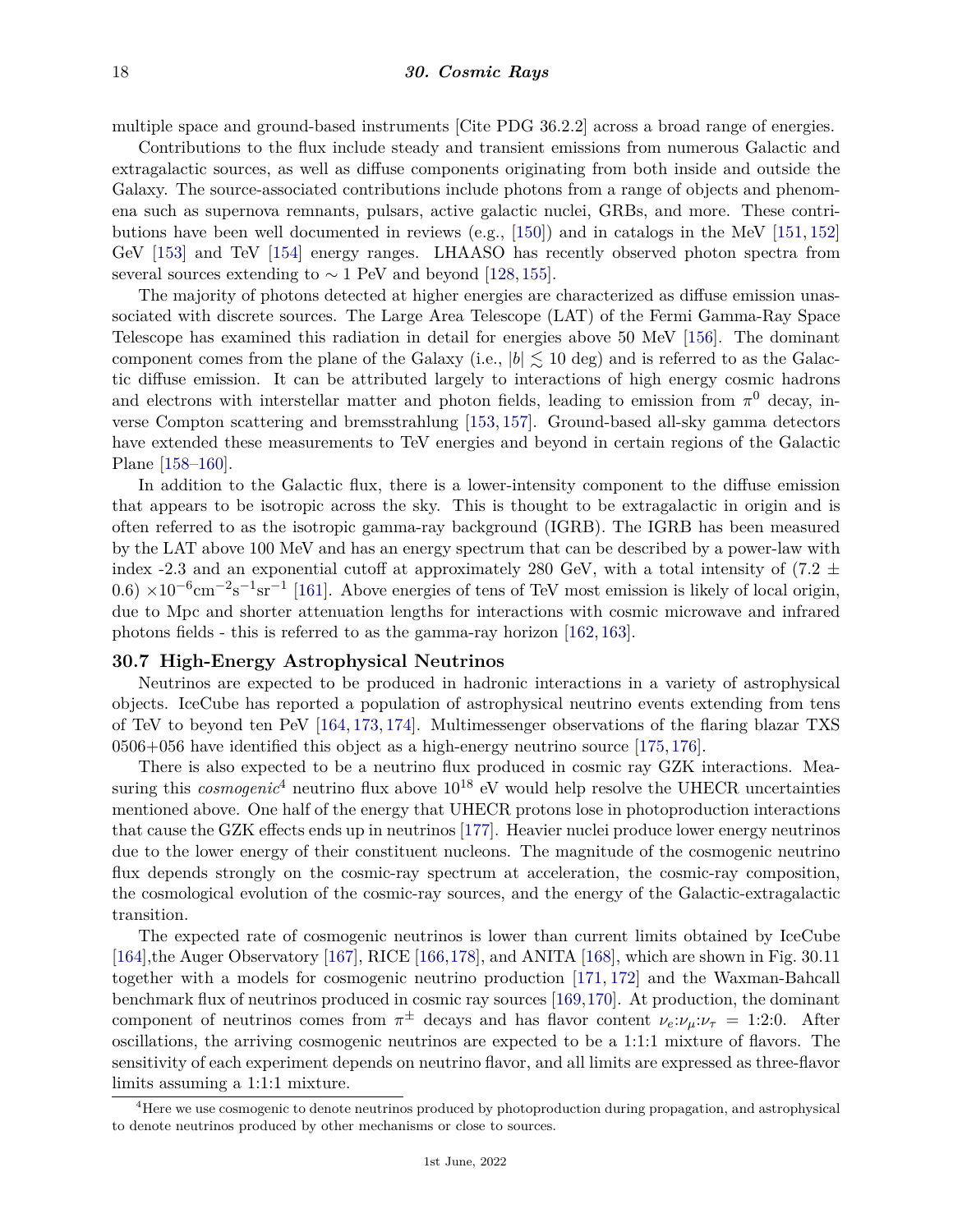

**Figure 30.11:** The best-fit IceCube *astrophysical* all-flavor neutrino flux [\[164\]](#page-23-8). Also shown are differential limits on the flux of *cosmogenic* neutrinos set by four experiments [\[165–](#page-23-22)[168\]](#page-23-17) The IceCube limit on cosmogenic neutrinos accounts for a nuisance background of astrophysical neutrinos. The curves show the Waxman-Bahcall benchmark flux (solid grey) [\[169,](#page-23-20) [170\]](#page-23-21), cosmogenic models with cosmic ray sources with maximum proton energy of  $10^{20.5}$  eV evolving with the star-formation rate in proton dip (solid red) and Galactic composition (dashed red) scenarios [\[171\]](#page-23-18), and 'minimal' cosmogenic models with protons constituting 100% (solid blue) and 10% (dashed red) of the cosmic rays [\[172\]](#page-23-19).

#### <span id="page-18-0"></span>*References*

- [1] O. Adriani *et al.* (PAMELA), Science **332**, 69 (2011).
- <span id="page-18-3"></span>[2] M. Aguilar *et al.* (AMS), Phys. Rev. Lett. **114**, 171103 (2015).
- <span id="page-18-1"></span>[3] M. Aguilar *et al.* (AMS), Phys. Rev. Lett. **115**, 21, 211101 (2015).
- <span id="page-18-4"></span>[4] K. Abe *et al.*, Astrophys. J. **822**, 2, 65 (2016).
- [5] M. J. Christ *et al.*, Astrophys. J. **502**, 278 (1998).
- [6] A.D. Panov *et al.* (ATIC Collab.), Bull. Russian Acad. of Science, Physics, **73**, 564 (2009).
- [7] V. A. Derbina *et al.* (RUNJOB), Astrophys. J. **628**, L41 (2005).
- [8] H. S. Ahn *et al.*, Astrophys. J. **707**, 593 (2009).
- <span id="page-18-2"></span>[9] J.J. Engelmann *et al.* (HEAO3-C2 Collab.), Astron. & Astrophys. **233**, 96 (1990).
- [10] D. Müller *et al.* (CRN Collab.), Astrophys. J. **374**, 356 (1991).
- [11] M. Ave *et al.*, Astrophys. J. **678**, 262 (2008).
- [12] F. Aharonian *et al.* (H.E.S.S.), Phys. Rev. **D75**, 042004 (2007).
- [13] A. Archer *et al.* (VERITAS), Phys. Rev. **D98**, 2, 022009 (2018).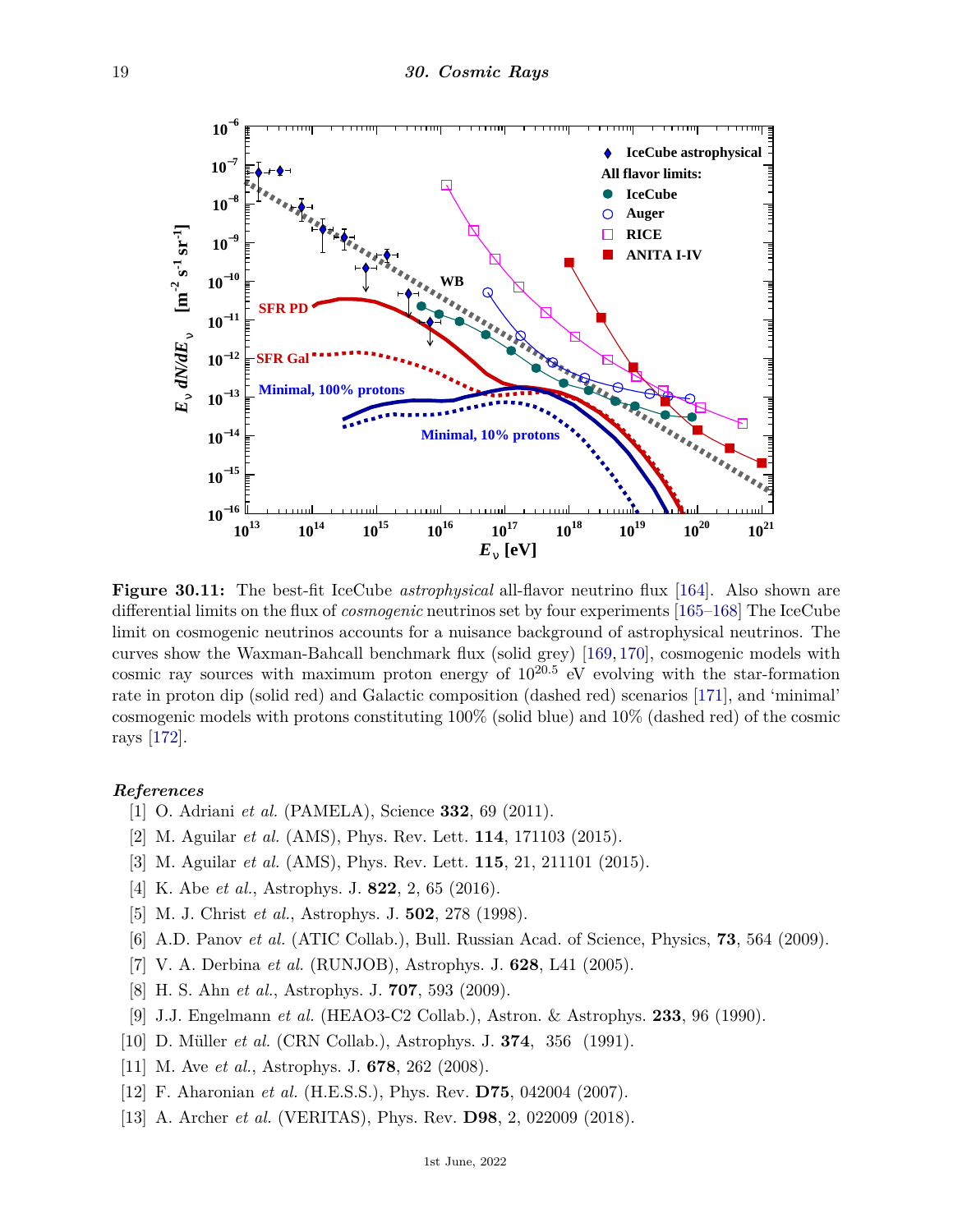- [14] M. Aguilar *et al.*, [Phys. Rev. Lett.](http://doi.org/10.1103/PhysRevLett.124.211102) **124**[, 21, 211102](http://doi.org/10.1103/PhysRevLett.124.211102) (2020).
- <span id="page-19-0"></span>[15] M. Aguilar *et al.*, [Phys. Rev. Lett.](http://doi.org/10.1103/PhysRevLett.126.041104) **126**[, 4, 041104](http://doi.org/10.1103/PhysRevLett.126.041104) (2021).
- <span id="page-19-1"></span>[16] D. Maurin *et al.*, Astron. & Astrophys. **569**, A32 (2014).
- <span id="page-19-2"></span>[17] M. Aguilar *et al.* (AMS), [Phys. Rev. Lett.](http://doi.org/10.1103/PhysRevLett.119.251101) **119**[, 25, 251101](http://doi.org/10.1103/PhysRevLett.119.251101) (2017).
- <span id="page-19-3"></span>[18] K. Lave *et al.*, Astrophys. J. **770**, 117 (2013).
- <span id="page-19-4"></span>[19] G. DeNolfo *et al.*, Adv. Space Res. **38**, 1558 (2006).
- <span id="page-19-5"></span>[20] R. Murphy *et al.*, Astrophys. J. **831**, 148 (2016).
- <span id="page-19-6"></span>[21] B. Rauch *et al.*, Astrophys. J. **697**, 2083 (2009).
- <span id="page-19-7"></span>[22] K. Lodders, H. Palme and H.P.Gail, *Landolt-Börnstein, New Series*, volume VI/4b, chapter 4.4, 560, Springer-Verlag (2009).
- <span id="page-19-9"></span><span id="page-19-8"></span>[23] A. W. Strong, I. V. Moskalenko and V. S. Ptuskin, Ann. Rev. Nucl. Part. Sci. **57**, 285 (2007).
- [24] R.A. Mewaldt *et al.*, Space Science Reviews 99,27(2001).
- <span id="page-19-10"></span>[25] O. Adriani *et al.* (PAMELA), Phys. Rev. Lett. **106**, 201101 (2011).
- [26] M. Boezio *et al.*, Astrophys. J. **532**, 653 (2000).
- <span id="page-19-16"></span>[27] M. Aguilar *et al.* (AMS), Phys. Rev. Lett. **122**, 10, 101101 (2019).
- [28] S. Abdollahi *et al.* (Fermi-LAT), Phys. Rev. **D95**, 8, 082007 (2017).
- <span id="page-19-23"></span>[29] G. Ambrosi *et al.* (DAMPE), Nature **552**, 63 (2017).
- [30] O. Adriani *et al.* (CALET), Phys. Rev. Lett. **122**, 18, 181102 (2019).
- <span id="page-19-24"></span>[31] F. Aharonian *et al.* (H.E.S.S.), Phys. Rev. Lett. **101**, 261104 (2008).
- [32] F. Aharonian *et al.* (H.E.S.S.), Astron. Astrophys. **508**, 561 (2009).
- <span id="page-19-11"></span>[33] A. Archer *et al.* (VERITAS), Phys. Rev. **D98**, 6, 062004 (2018).
- <span id="page-19-12"></span>[34] Y. Shikaze *et al.*, Astropart. Phys. **28**, 154 (2007).
- <span id="page-19-13"></span>[35] A. A. Abdo *et al.*, Astrophys. J. **698**, 2121 (2009).
- [36] A. U. Abeysekara *et al.* (HAWC, IceCube), Astrophys. J. **871**, 1, 96 (2019).
- [37] M. Amenomori *et al.*, Astrophys. J. **711**, 119 (2010).
- [38] M. G. Aartsen *et al.*, [Astrophys. J.](http://doi.org/10.3847/0004-637X/826/2/220) **826**[, 2, 220](http://doi.org/10.3847/0004-637X/826/2/220) (2016), [\[arXiv:1603.01227\].](https://arxiv.org/abs/1603.01227)
- <span id="page-19-14"></span>[39] M. Amenomori *et al.*, [Astrophys. J.](http://doi.org/10.3847/1538-4357/836/2/153) **836**[, 2, 153](http://doi.org/10.3847/1538-4357/836/2/153) (2017), [\[arXiv:1701.07144\].](https://arxiv.org/abs/1701.07144)
- <span id="page-19-15"></span>[40] M. Ahlers and P. Mertsch, [Progr. Part. and Nucl. Phys.](http://doi.org/10.1016/j.ppnp.2017.01.004) **94**[, 184](http://doi.org/10.1016/j.ppnp.2017.01.004) (2017), [\[arXiv:1612.01873\].](https://arxiv.org/abs/1612.01873)
- <span id="page-19-17"></span>[41] O. Adriani *et al.* (PAMELA), Nature **458**, 607 (2009).
- <span id="page-19-25"></span>[42] O. Adriani *et al.*, Phys. Rev. Lett. **102**, 051101 (2009).
- <span id="page-19-18"></span>[43] J.J. Beatty *et al.*, Phys. Rev. Lett. **93**, 24112 (2004).
- <span id="page-19-19"></span>[44] I. V. Moskalenko and A. W. Strong, Astrophys. J. **493**, 694 (1998).
- <span id="page-19-20"></span>[45] A. Ibarra, D. Tran and C. Weniger, Int. J. Mod. Phys. **A28**, 1330040 (2013).
- <span id="page-19-21"></span>[46] D. Gaggero *et al.*, Phys. Rev. Lett. **111**, 021102 (2013).
- <span id="page-19-22"></span>[47] P.-F. Yin *et al.*, Phys. Rev. **D88**, 2, 023001 (2013).
- <span id="page-19-26"></span>[48] M. Aguilar *et al.* (AMS), Phys. Rev. Lett. **110**, 141102 (2013).
- <span id="page-19-27"></span>[49] L. Accardo *et al.* (AMS), Phys. Rev. Lett. **113**, 121101 (2014).
- <span id="page-19-29"></span><span id="page-19-28"></span>[50] J. Nishimura *et al.*, Adv. Space Research **19**, 767 (1997).
- [51] A. S. Beach *et al.*, Phys. Rev. Lett. **87**, 271101 (2001).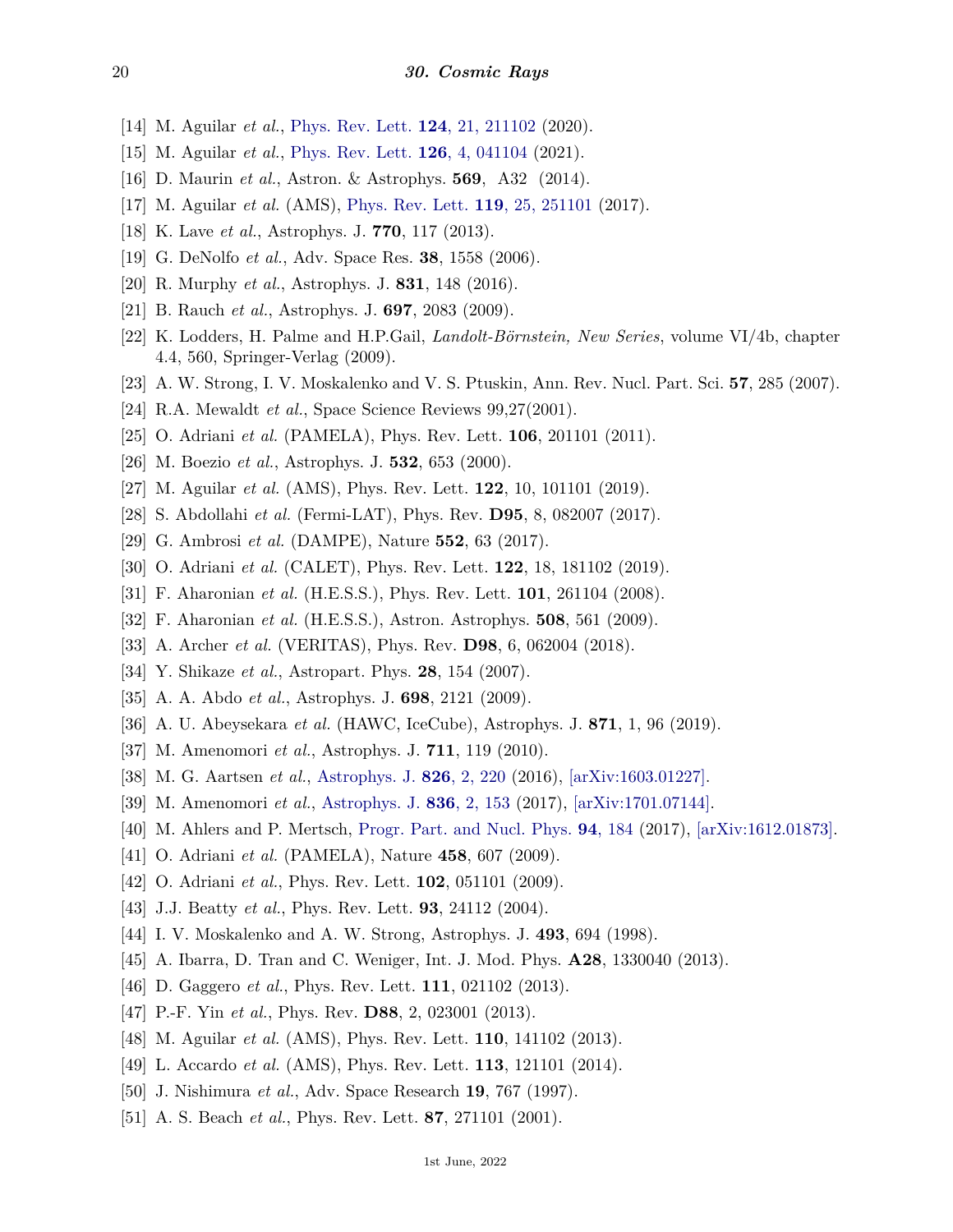- <span id="page-20-0"></span>[52] A. Yamamoto *et al.*, Adv. Space Research**42**, 443(2008).
- <span id="page-20-1"></span>[53] Y. Asaoka *et al.*, Phys. Rev. Lett. **88**, 51101 (2002).
- <span id="page-20-2"></span>[54] K. Abe *et al.*, Phys. Rev. Lett. **108**, 131301 (2012).
- <span id="page-20-3"></span>[55] H. Fuke *et al.*, Phys. Rev. Lett. **95**, 081101 (2005).
- <span id="page-20-4"></span>[56] I. Cholis, D. Hooper and T. Linden, Phys. Rev. **D93**, 4, 043016 (2016).
- <span id="page-20-5"></span>[57] R. Bellotti *et al.*, Phys. Rev. **D53**, 35 (1996).
- [58] R. Bellotti *et al.* (WiZard/MASS2), Phys. Rev. **D60**, 052002 (1999).
- [59] M. Boezio *et al.* (WiZard/CAPRICE), Phys. Rev. **D62**, 032007 (2000).
- [60] M. Boezio *et al.*, Phys. Rev. **D67**, 072003 (2003).
- [61] S. Coutu *et al.*, Phys. Rev. **D62**, 032001 (2000).
- <span id="page-20-6"></span>[62] S. Haino *et al.*, Phys. Lett. **B594**, 35 (2004).
- <span id="page-20-8"></span><span id="page-20-7"></span>[63] T. Sanuki *et al.*, Phys. Rev. **D75**, 043005 (2007).
- [64] T.K. Gaisser, R. Engel, and E. Resconi, *Cosmic Rays and Particle Physics (second edition)*, Cambridge University Press (2016).
- <span id="page-20-10"></span><span id="page-20-9"></span>[65] P. Lipari, Astropart. Phys. **1**, 195 (1993).
- [66] E. Mocchiutti *et al.*, in *Proc. 28th Int. Cosmic Ray Conf.*, Tsukuba, 1627 (2003). [http://adsabs.harvard.edu/abs/2003ICRC....3.1627M].
- <span id="page-20-11"></span>[67] M. P. De Pascale *et al.*, J. Geophys. Res. **98**, A3, 3501 (1993).
- <span id="page-20-12"></span>[68] P.K.F. Grieder, *Cosmic Rays at Earth*, Elsevier Science (2001).
- <span id="page-20-13"></span>[69] J. Kremer *et al.*, Phys. Rev. Lett. **83**, 4241 (1999).
- <span id="page-20-14"></span>[70] P. Achard *et al.* (L3), Phys. Lett. **B598**, 15 (2004).
- <span id="page-20-15"></span>[71] O. C. Allkofer, K. Carstensen and D. W. Dau, Phys. Lett. **36B**, 425 (1971).
- <span id="page-20-17"></span><span id="page-20-16"></span>[72] B. C. Rastin, J. Phys. **G10**, 1609 (1984).
- [73] C. A. Ayre *et al.*, J. Phys. **G1**, 584 (1975).
- <span id="page-20-18"></span>[74] H. Jokisch *et al.*, Phys. Rev. **D19**, 1368 (1979).
- <span id="page-20-19"></span>[75] C. G. S. Costa, Astropart. Phys. **16**, 193 (2001).
- <span id="page-20-20"></span>[76] P. Adamson *et al.* (MINOS), Phys. Rev. **D76**, 052003 (2007).
- <span id="page-20-21"></span>[77] S. Hayakawa, *Cosmic Ray Physics*, Wiley, Interscience, New York (1969).
- <span id="page-20-22"></span>[78] R.R. Daniel and S.A. Stephens, Revs. Geophysics & Space Sci. **12**, 233 (1974).
- <span id="page-20-23"></span>[79] K.P. Beuermann and G. Wibberenz, Can. J. Phys. **46**, S1034 (1968).
- <span id="page-20-24"></span>[80] I. S. Diggory *et al.*, J. Phys. **A7**, 741 (1974).
- <span id="page-20-25"></span>[81] V. Khachatryan *et al.* (CMS), Phys. Lett. **B692**, 83 (2010).
- <span id="page-20-26"></span>[82] N. Agafonova *et al.* (OPERA), Eur. Phys. J. **C67**, 25 (2010).
- <span id="page-20-27"></span>[83] P. Lipari and T. Stanev, Phys. Rev. **D44**, 3543 (1991).
- <span id="page-20-28"></span>[84] M. Crouch, in *Proc. 20th Int. Cosmic Ray Conf.*, Moscow, **6**, 165 (1987) [http://adsabs.harvard.edu/abs/1987ICRC....6..165C].
- <span id="page-20-29"></span>[85] Yu.M. Andreev, V.I. Gurentzov, and I.M. Kogai, in *Proc. 20th Int. Cosmic Ray Conf.*, Moscow, **6**, 200 (1987), [http://adsabs.harvard.edu/abs/1987ICRC....6..200A].
- <span id="page-20-30"></span>[86] M. Aglietta *et al.* (LVD), Astropart. Phys. **3**, 311 (1995).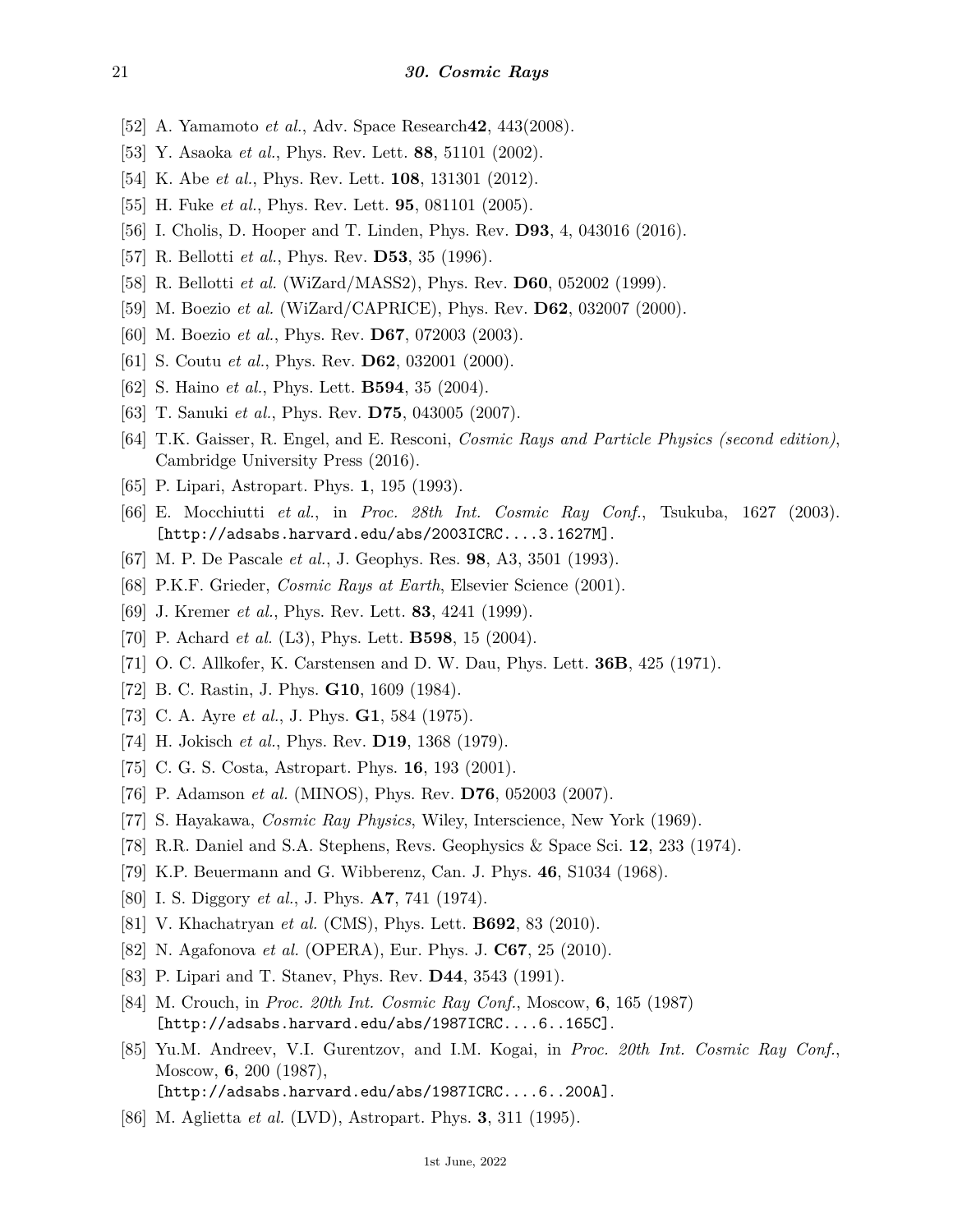- <span id="page-21-10"></span>[87] M. Ambrosio *et al.* (MACRO), Phys. Rev. **D52**, 3793 (1995).
- <span id="page-21-11"></span>[88] C. Berger *et al.* (FREJUS), Phys. Rev. **D40**, 2163 (1989).
- <span id="page-21-12"></span>[89] C. Waltham *et al.*, in *Proc. 27th Int. Cosmic Ray Conf.*, Hamburg, 991 (2001), [http://adsabs.harvard.edu/abs/2001ICRC....3..991W].
- <span id="page-21-8"></span>[90] I. A. Belolaptikov *et al.* (BAIKAL), Astropart. Phys. **7**, 263 (1997).
- [91] J. Babson *et al.* (DUMAND), Phys. Rev. **D42**, 3613 (1990).
- [92] P. Desiati *et al.*, in *Proc. 28th Int. Cosmic Ray Conf.*, Tsukuba, 1373 (2003) [http://adsabs.harvard.edu/abs/2003ICRC....3.1373D].
- <span id="page-21-9"></span>[93] T. Pradier (ANTARES), in "Proceedings, 43rd Rencontres de Moriond on Electroweak Interactions and Unified Theories: La Thuile, Italy, March 1-8, 2008," 423–430 (2008).
- <span id="page-21-13"></span><span id="page-21-0"></span>[94] S. Aiello *et al.* (NEMO), Astropart. Phys. **66**, 1 (2015).
- [95] F. Reines *et al.*, Phys. Rev. Lett. **15**, 429 (1965).
- <span id="page-21-1"></span>[96] M.M. Boliev *et al.*, in *Proc. 3rd Int. Workshop on Neutrino Telescopes* (ed. Milla Baldo Ceolin), 235 (1991).
- <span id="page-21-2"></span>[97] M. Ambrosio *et al.* (MACRO), Phys. Lett. **B434**, 451 (1998).
- <span id="page-21-3"></span>[98] F. Ronga (MACRO), in "Proceedings, 26th International Cosmic Ray Conference (ICRC), August 17-25, 1999, Salt Lake City: Invited, Rapporteur, and Highlight Papers," volume 2, 172 (1999), URL [http://krusty.physics.utah.edu/~icrc1999/root/vol2/h4\\_1\\_07.pdf](http://krusty.physics.utah.edu/~icrc1999/root/vol2/h4_1_07.pdf).
- <span id="page-21-4"></span>[99] R. Becker-Szendy *et al.*, Phys. Rev. Lett. **69**, 1010 (1992).
- <span id="page-21-5"></span>[100] *Proc. 25th Int. Conf. High-Energy Physics*, Singapore (eds. K.K. Phua and Y. Yamaguchi, World Scientific), 662 1991.
- <span id="page-21-6"></span>[101] S. Hatakeyama *et al.* (Kamiokande), Phys. Rev. Lett. **81**, 2016 (1998).
- <span id="page-21-7"></span>[102] Y. Fukuda *et al.* (Super-Kamiokande), Phys. Rev. Lett. **82**, 2644 (1999).
- <span id="page-21-14"></span>[103] Y. Fukuda *et al.* (Super-Kamiokande), Phys. Rev. Lett. **81**, 1562 (1998).
- <span id="page-21-15"></span>[104] T. Futagami *et al.* (Super-Kamiokande), Phys. Rev. Lett. **82**, 5194 (1999).
- <span id="page-21-16"></span>[105] Y. Ashie *et al.* (Super-Kamiokande), Phys. Rev. **D71**, 112005 (2005).
- <span id="page-21-17"></span>[106] R. Alfaro *et al.* (HAWC), Phys. Rev. **D96**, 12, 122001 (2017).
- [107] Yu. A. Fomin *et al.*, *Proc. 22nd Int. Cosmic Ray Conf.*, Dublin, **2**, 85 (1991) [http://adsabs.harvard.edu/abs/1991ICRC....2...85F].
- [108] M. Amenomori *et al.*, Astrophys. J. **268**, 1165 (2008).
- <span id="page-21-18"></span>[109] M. Nagano *et al.*, J. Phys. **G10**, 1295 (1984).
- [110] M. A. K. Glasmacher *et al.*, Astropart. Phys. **10**, 291 (1999).
- [111] T. Antoni *et al.* (KASCADE), Astropart. Phys. **24**, 1 (2005).
- <span id="page-21-19"></span>[112] W. D. Apel *et al.* (KASCADE Grande), Phys. Rev. Lett. **107**, 171104 (2011).
- [113] K. Andeen, M. Plum *et al.*, (IceCube Collab.), *Proceedings of Science* (ICRC2019), 172 (2019).
- <span id="page-21-20"></span>[114] R. U. Abbasi *et al.* (HiRes), Phys. Rev. Lett. **100**, 101101 (2008).
- <span id="page-21-23"></span>[115] A. Aab *et al.* (Pierre Auger), [Phys. Rev. Lett.](http://doi.org/10.1103/PhysRevLett.125.121106) **125**[, 12, 121106](http://doi.org/10.1103/PhysRevLett.125.121106) (2020), [\[arXiv:2008.06488\].](https://arxiv.org/abs/2008.06488)
- <span id="page-21-21"></span>[116] A. Aab *et al.* (Pierre Auger), [Phys. Rev. D](http://doi.org/10.1103/PhysRevD.102.062005) **102**[, 6, 062005](http://doi.org/10.1103/PhysRevD.102.062005) (2020), [\[arXiv:2008.06486\].](https://arxiv.org/abs/2008.06486)
- <span id="page-21-24"></span>[117] P. Abreu *et al.*, Eur. Phys, J. C **81** (2021).
- <span id="page-21-22"></span>[118] D. Ivanov *et al.*, (Telescope Array Collab.), *Proceedings of Science* (ICRC2019), 298 (2019).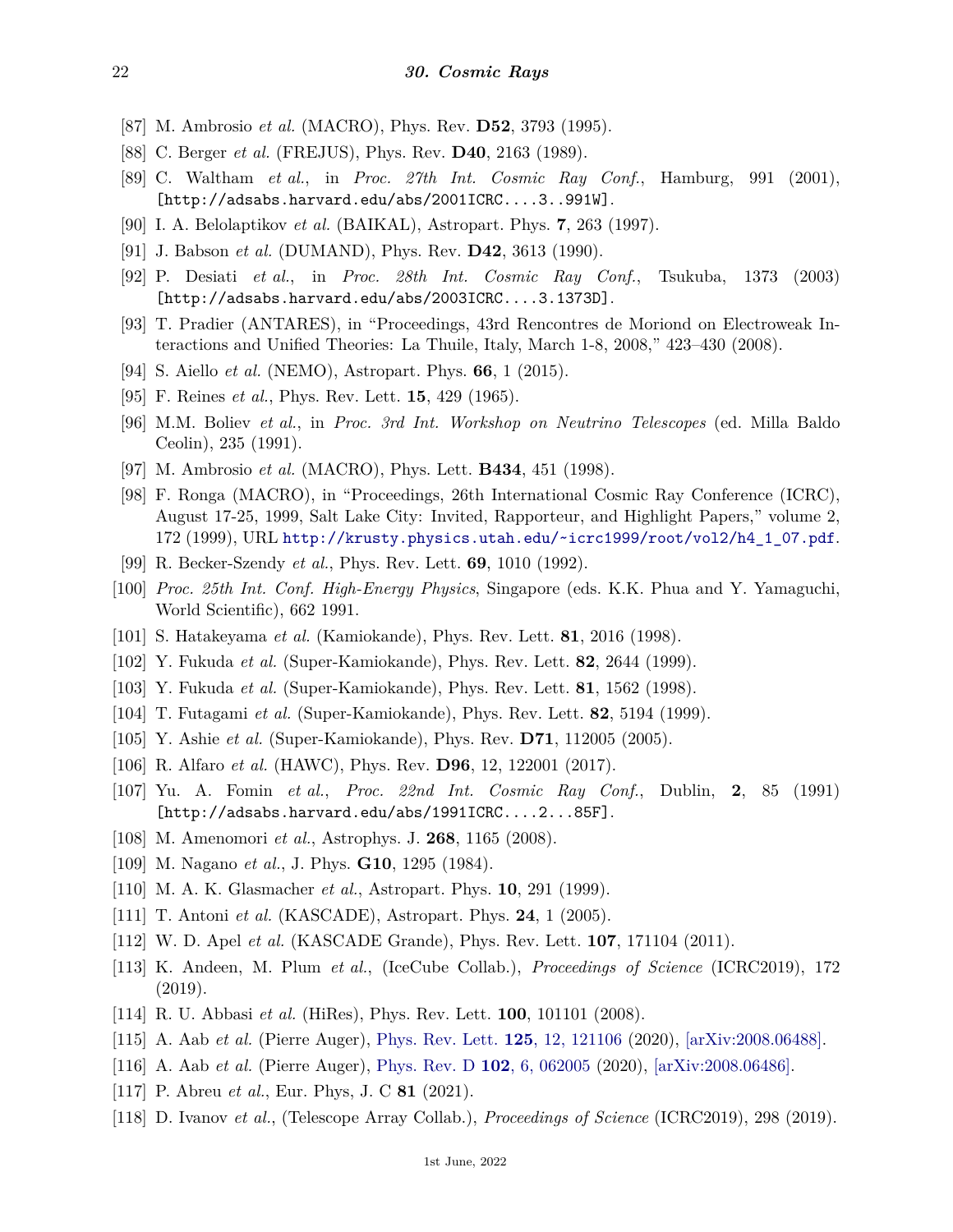- <span id="page-22-1"></span>[119] R. U. Abbasi *et al.* (Telescope Array), [Astrophys. J.](http://doi.org/10.3847/1538-4357/aada05) **865**[, 1, 74](http://doi.org/10.3847/1538-4357/aada05) (2018), [\[arXiv:1803.01288\].](https://arxiv.org/abs/1803.01288)
- <span id="page-22-0"></span>[120] K. Greisen, Ann. Rev. Nucl. Sci. **10**, 63 (1960).
- <span id="page-22-2"></span>[121] J. Linsley, *Proc. 15th. Internat. Cosmic Ray Conf. (Plovdiv)*, **12**, 56-65, 89-96. (Available from ADS).
- <span id="page-22-3"></span>[122] M. Nagano and A. Watson, Rev. Mod. Phys. **72**, 689 (2000).
- <span id="page-22-5"></span><span id="page-22-4"></span>[123] A. Haungs *et al.*, Rep. Prog. Phys. (2003).
- [124] Https://www.iap.kit.edu/corsika/.
- <span id="page-22-6"></span>[125] A. Aab *et al.* (Pierre Auger), Phys. Rev. Lett. **117**, 19, 192001 (2016).
- <span id="page-22-8"></span><span id="page-22-7"></span>[126] T. Huege, Phys. Rept. **620**, 1 (2016).
- [127] D. J. Bird *et al.* (HiRes), Astrophys. J. **424**, 491 (1994).
- <span id="page-22-9"></span>[128] Z. Cao *et al.*, [Nature](http://doi.org/10.1038/s41586-021-03498-z) **594**[, 7861, 33](http://doi.org/10.1038/s41586-021-03498-z) (2021).
- <span id="page-22-11"></span><span id="page-22-10"></span>[129] V.S. Ptuskin *et al.*, Astron. & Astrophys. **268**, 726 (1993).
- <span id="page-22-12"></span>[130] J. R. Hoerandel, Astropart. Phys. **21**, 241 (2004).
- [131] W. D. Apel *et al.*, [Phys. Rev.](http://doi.org/10.1103/PhysRevD.87.081101) **D87**[, 081101](http://doi.org/10.1103/PhysRevD.87.081101) (2013), [\[arXiv:1304.7114\].](https://arxiv.org/abs/1304.7114)
- <span id="page-22-13"></span>[132] M. G. Aartsen *et al.* (IceCube) (2019), [\[arXiv:1906.04317\].](https://arxiv.org/abs/1906.04317)
- <span id="page-22-14"></span>[133] B. Peters, Nuovo Cimento **XXII**, 800 (1961).
- <span id="page-22-15"></span>[134] J. Bellido *et al.* (Auger Collab.), Proceedings of Science(ICRC2017), 506 (2017).
- <span id="page-22-16"></span>[135] D. Ikeda *et al.* (TA Collab.), Proceedings of Science(ICRC2017), 515 (2017).
- <span id="page-22-17"></span>[136] V. de Souza *et al.* (TA and Auger Collabs.), Proceedings of Science(ICRC2017), 522 (2017).
- <span id="page-22-18"></span>[137] V. Berezinsky, A. Z. Gazizov and S. I. Grigorieva, Phys. Rev. **D74**, 043005 (2006).
- <span id="page-22-19"></span>[138] A. Aab *et al.* (Pierre Auger), [Phys. Lett. B](http://doi.org/10.1016/j.physletb.2016.09.039) **762**[, 288](http://doi.org/10.1016/j.physletb.2016.09.039) (2016), [\[arXiv:1609.08567\].](https://arxiv.org/abs/1609.08567)
- <span id="page-22-24"></span>[139] V. Novotny *et al.*, (Auger Collab.), *Proceedings of Science* (ICRC2021), 324 (2021).
- <span id="page-22-20"></span>[140] K. Greisen, Phys. Rev. Lett. **16**, 748 (1966).
- <span id="page-22-21"></span>[141] G. T. Zatsepin and V. A. Kuzmin, JETP Lett. **4**, 78 (1966), [Pisma Zh. Eksp. Teor. Fiz.4,114(1966)].
- <span id="page-22-22"></span>[142] D. Allard *et al.*, Astron. & Astrophys. **443**, L29 (2005).
- <span id="page-22-23"></span>[143] R. U. Abbasi *et al.* (HiRes), Astropart. Phys. **32**, 53 (2009).
- <span id="page-22-25"></span>[144] D. Ivanov *et al.*, *Proceedings of Science* (ICRC2021), 341(2021).
- <span id="page-22-26"></span>[145] A. Aab *et al.*, Science **357**, 1266 (2017).
- [146] A. Aab *et al.*, Astrophys. J. **868**, 1 (2018).
- <span id="page-22-27"></span>[147] E. Roulet *et al.*, (Auger Collab.), *Proceedings of Science* (ICRC2019), 408 (2019.
- <span id="page-22-28"></span>[148] T. Fujii*et al.*, (Telescope Array Collab.), *Proceedings of Science* (ICRC2021), 392 (2021).
- <span id="page-22-29"></span>[149] L. Caccianiga *et al.*, (Auger Collab.), *Proceedings of Science* (ICRC2019), 206 (2019).
- <span id="page-22-30"></span>[150] A. De Angelis and M. Mallamaci, [European Physical Journal Plus](http://doi.org/10.1140/epjp/i2018-12181-0) **133**[, 8, 324](http://doi.org/10.1140/epjp/i2018-12181-0) (2018), [\[arXiv:1805.05642\].](https://arxiv.org/abs/1805.05642)
- <span id="page-22-31"></span>[151] V. Schönfelder *et al.*, [Astron. Astrophys. Suppl.](http://doi.org/10.1051/aas:2000101) **143**[, 145](http://doi.org/10.1051/aas:2000101) (2000), [\[arXiv:astro-ph/0002366\].](https://arxiv.org/abs/astro-ph/0002366)
- <span id="page-22-32"></span>[152] I. S. D. Centre, "Integral general reference catalog," [https://www.isdc.unige.ch/](https://www.isdc.unige.ch/integral/science/catalogue) [integral/science/catalogue](https://www.isdc.unige.ch/integral/science/catalogue).
- <span id="page-22-33"></span>[153] S. Abdollahi *et al.*, [Astrophys. J. Suppl.](http://doi.org/10.3847/1538-4365/ab6bcb) **247**[, 1, 33](http://doi.org/10.3847/1538-4365/ab6bcb) (2020), [\[arXiv:1902.10045\].](https://arxiv.org/abs/1902.10045)
- <span id="page-22-34"></span>[154] S. Wakely and D. Horan, "Tevcat," <http://tevcat.uchicago.edu>.